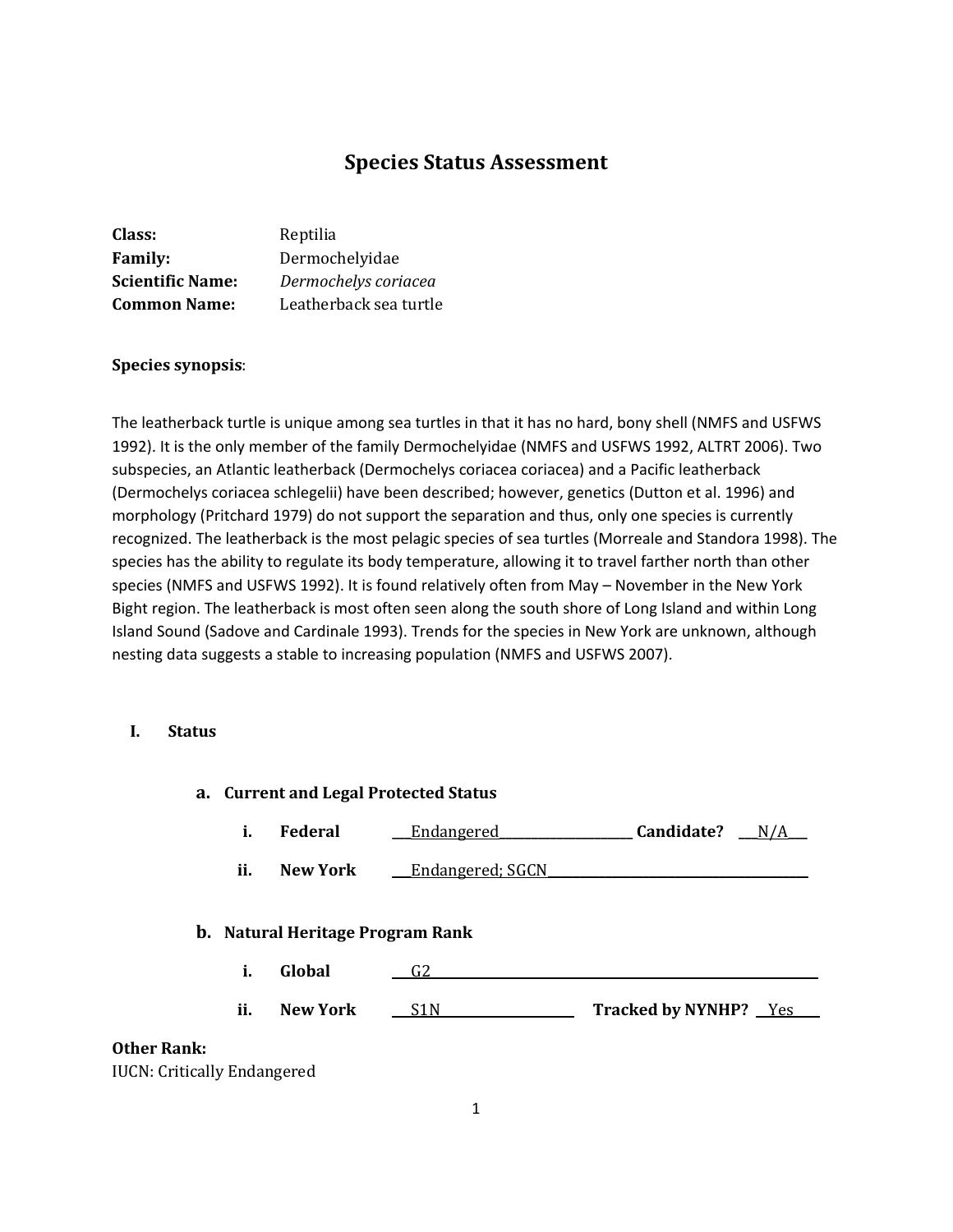CITES: Appendix I Canadian Species at Risk Act (SARA): Endangered

## **Status Discussion:**

Leatherback turtles are listed as Endangered throughout their range, and have been listed under the Endangered Species Act since 1970. In the U.S., the National Marine Fisheries Service (NMFS) and the U.S. Fish and Wildlife Service (USFWS) have joint jurisdiction of this species.

Because the leatherback is a wide-ranging pelagic species, it is also protected by numerous international treaties including the Convention on International Trade in Endangered Species of Wild Flora and Fauna (CITES), the Convention on Migratory Species, Specially Protected Areas and Wildlife Protocol of the Cartagena Convention, and the Inter-American Convention for the Protection and Conservation of Sea Turtles (NMFS 2013).

## **II. Abundance and Distribution Trends**

- **a. North America**
	- **i. Abundance \_\_\_\_\_ declining \_\_X\_\_ increasing \_\_\_\_\_\_stable \_\_\_\_\_unknown ii. Distribution: \_\_\_\_\_ declining \_\_\_\_\_increasing \_\_\_\_\_\_stable \_\_X\_\_ unknown**

**Time frame considered:** Data from the last 20-30 years indicate that all nesting populations in the U.S./Central America/Caribbean are stable to increasing, with the notable exception of Tortuguero in Costa Rica, which declined  $\sim 68\%$  from 1995-2006 (Troeng et al. 2007)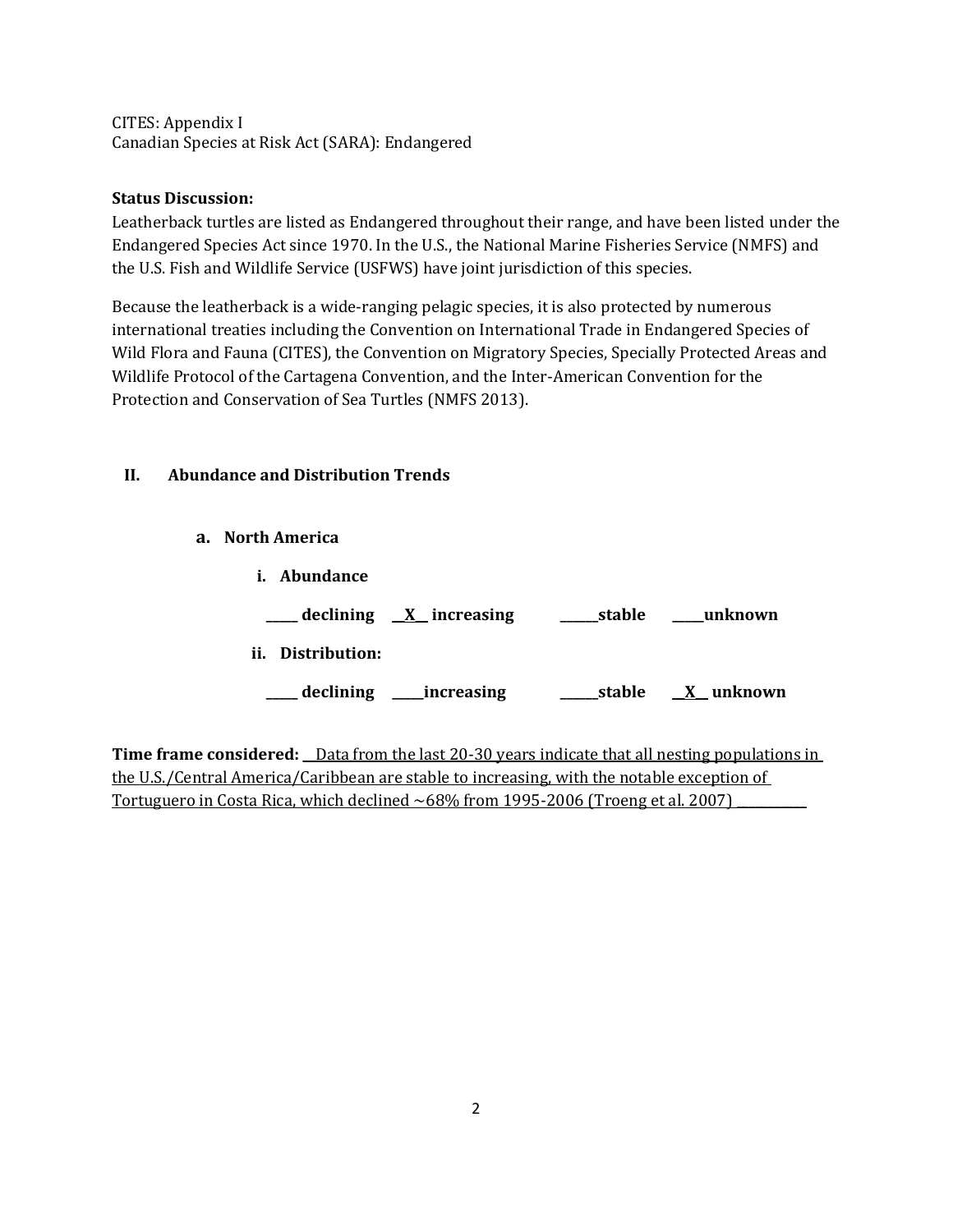- **b. Regional** 
	- **i. Abundance**

| ___ declining X increasing ____ stable ____ unknown                          |                       |
|------------------------------------------------------------------------------|-----------------------|
| ii. Distribution:                                                            |                       |
| ___ declining ____increasing _______stable _____X__ unknown                  |                       |
| Regional Unit Considered: U.S. Atlantic nesting population (FL)              |                       |
| Time Frame Considered: Avg. annual growth rate of >1.0% since 1989.          |                       |
|                                                                              |                       |
|                                                                              |                       |
| c. Adjacent States and Provinces                                             |                       |
|                                                                              |                       |
| CONNECTICUT Not Present ______                                               | No data _______       |
| i. Abundance                                                                 |                       |
|                                                                              |                       |
| <u>X</u> declining ___ increasing ___ stable ___ unknown                     |                       |
| ii. Distribution:                                                            |                       |
| ___ declining ___ increasing ___ stable __ X_unknown                         |                       |
|                                                                              |                       |
| Time frame considered: Not specified<br>Listing Status: Endangered SGCN? Yes |                       |
|                                                                              |                       |
| <b>MASSACHUSETTS</b> Not Present                                             | $\sim$ No data $\sim$ |
|                                                                              |                       |
| i. Abundance                                                                 |                       |
| ___ declining ___ increasing ___ stable __ X_unknown                         |                       |
| ii. Distribution:                                                            |                       |
|                                                                              |                       |
| ___ declining ___ increasing ___ stable __ X_unknown                         |                       |
| Time frame considered: Trends not analyzed                                   |                       |
| Listing Status: Endangered                                                   | SGCN? Yes             |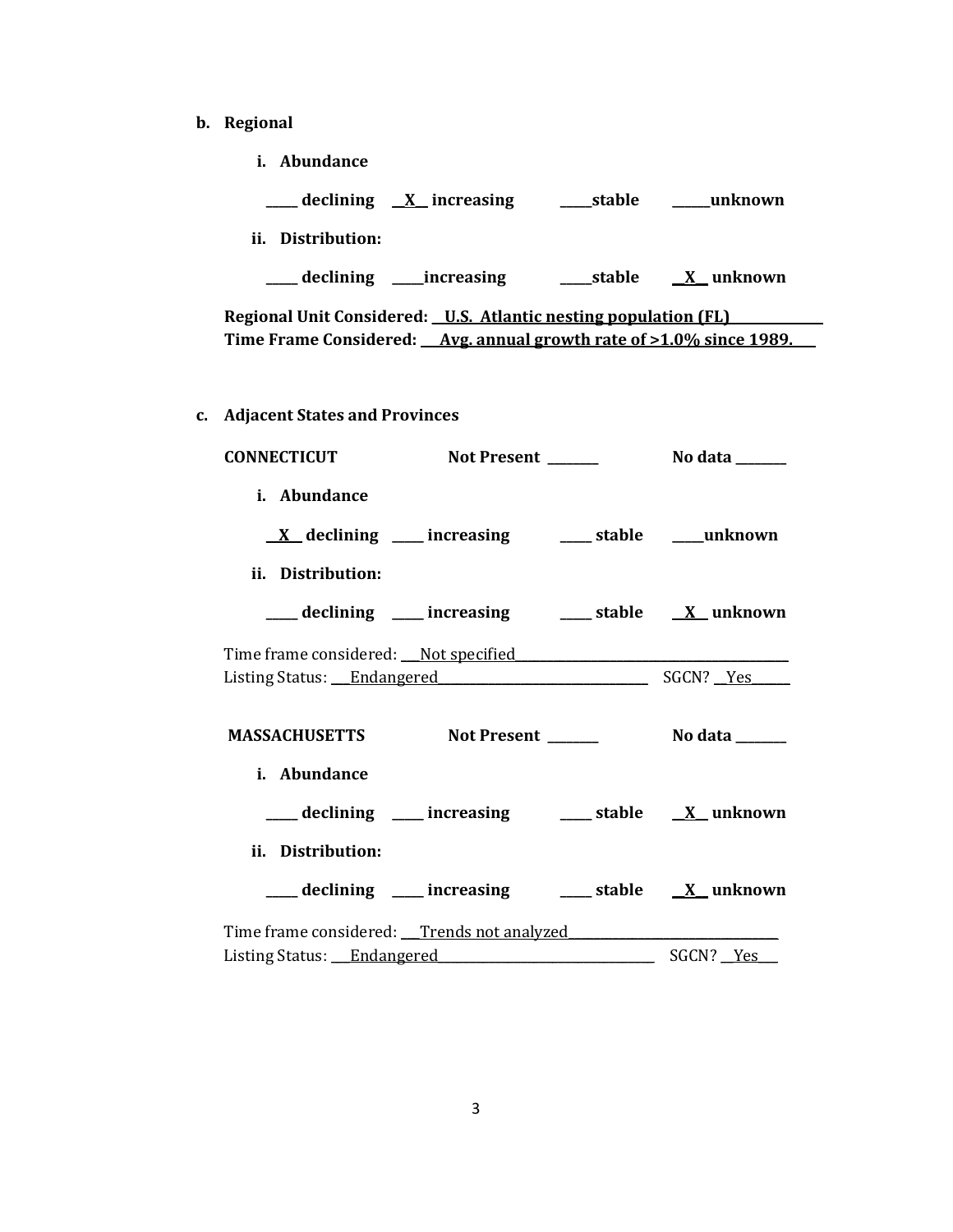| <b>NEW JERSEY</b>                                                                                                                                            | Not Present ______                                                               | <b>No data</b> ______ |
|--------------------------------------------------------------------------------------------------------------------------------------------------------------|----------------------------------------------------------------------------------|-----------------------|
| i. Abundance                                                                                                                                                 |                                                                                  |                       |
|                                                                                                                                                              | ___ declining ___ increasing ____ stable __ X_unknown                            |                       |
| ii. Distribution:                                                                                                                                            |                                                                                  |                       |
|                                                                                                                                                              | ___ declining ___ increasing ___ stable __ X_unknown                             |                       |
| Time frame considered: Trends not analyzed<br>Listing Status: Endangered Status And Status Status And Status: Endangered Status And Status And Status And St |                                                                                  |                       |
| <b>QUEBEC</b>                                                                                                                                                |                                                                                  |                       |
| i. Abundance                                                                                                                                                 |                                                                                  |                       |
|                                                                                                                                                              | ____ declining _____increasing _____________stable _____________________________ |                       |
| ii. Distribution:                                                                                                                                            |                                                                                  |                       |
|                                                                                                                                                              |                                                                                  |                       |
| Time frame considered: Trends not analyzed.<br>Listing Status: Endangered                                                                                    |                                                                                  |                       |
| <b>VERMONT</b>                                                                                                                                               | Not Present $X$                                                                  | No data ______        |
| <b>ONTARIO</b>                                                                                                                                               | Not Present $X$                                                                  | No data ______        |
| <b>PENNSYLVANIA</b>                                                                                                                                          | Not Present $X$                                                                  | No data ______        |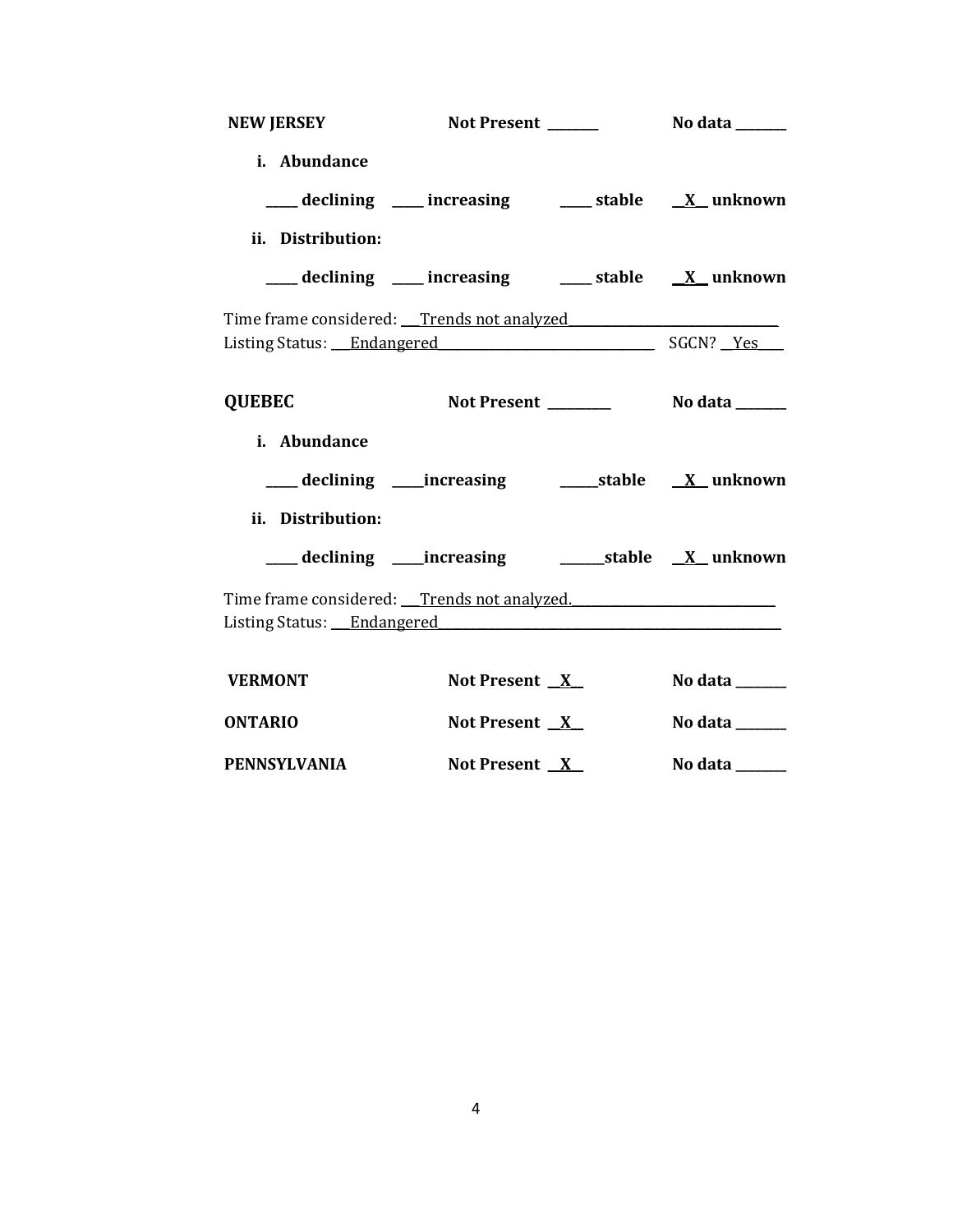| d. NEW YORK                                                     |  | No data |
|-----------------------------------------------------------------|--|---------|
| <i>i.</i> Abundance                                             |  |         |
| ____ declining ____ increasing ____ stable __ <u>X</u> _unknown |  |         |
| ii. Distribution:                                               |  |         |
| declining ____ increasing _____ stable _____ X__ unknown        |  |         |
| Time frame considered: Trends not analyzed                      |  |         |

#### **Monitoring in New York.**

None. The only monitoring that occurs for the species is entanglement and stranding response provided by Riverhead Foundation.

#### **Trends Discussion:**

Sadove and Cardinale (1993) gave a rough estimate of 500 – 800 leatherback turtles using the New York Bight region each year. Trends of leatherback turtles in New York are poorly understood. Strandings of leatherbacks are highly variable from year to year, with no significant patterns reported (DiGiovanni 2009; Figures 3 and 4). As a highly migratory marine species that is not sighted with any real frequency, it is difficult to evaluate trends. Most trend data that do exist come from nesting beaches. Unfortunately, there is still uncertainty as to where leatherbacks sighted in New York waters nest. One individual that was flipper-tagged on a nesting beach in French Guiana was recovered in New York waters (Morreale and Standora 1998). Whether all leatherbacks seen in the area nest in French Guiana is unknown, but unlikely. Leatherbacks off of Atlantic Canada have been found to nest in French Guiana, Suriname, Trinidad, Costa Rica, Panama, Colombia, Grenada and Puerto Rico (Turtle Expert Working Group 2007).

The Turtle Expert Working Group (2007) identified seven main populations of nesting leatherbacks throughout the Atlantic Ocean. All of these populations are stable or increasing, with the exception of the western Caribbean and West Africa. There are no data for the West African population (NMFS and USFWS 2007). In Florida, the number of leatherback nests has increased from 98 nests in 1988 to 800-900 nests in the early 2000s (Stewart and Johnson 2006, NMFS and USFWS 2007). Standardized nest counts done from 1989 – 2006 found that leatherback nesting in Florida has increased by about 1.17% each year (Turtle Expert Working Group 2007). The growth rate in Puerto Rico from 1978 – 2005 was estimated to be around 1.10, as was the growth rate in the U.S. Virgin Islands (Turtle Expert Working Group 2007). Dutton et al. (2005) estimated that the leatherback population in this area increased 13% per year from 1994 – 2001. The annual growth rate at the British Virgin Islands was estimated to be 1.2 from 1994 – 2004 (Hastings 2003, Turtle Expert Working Group 2007).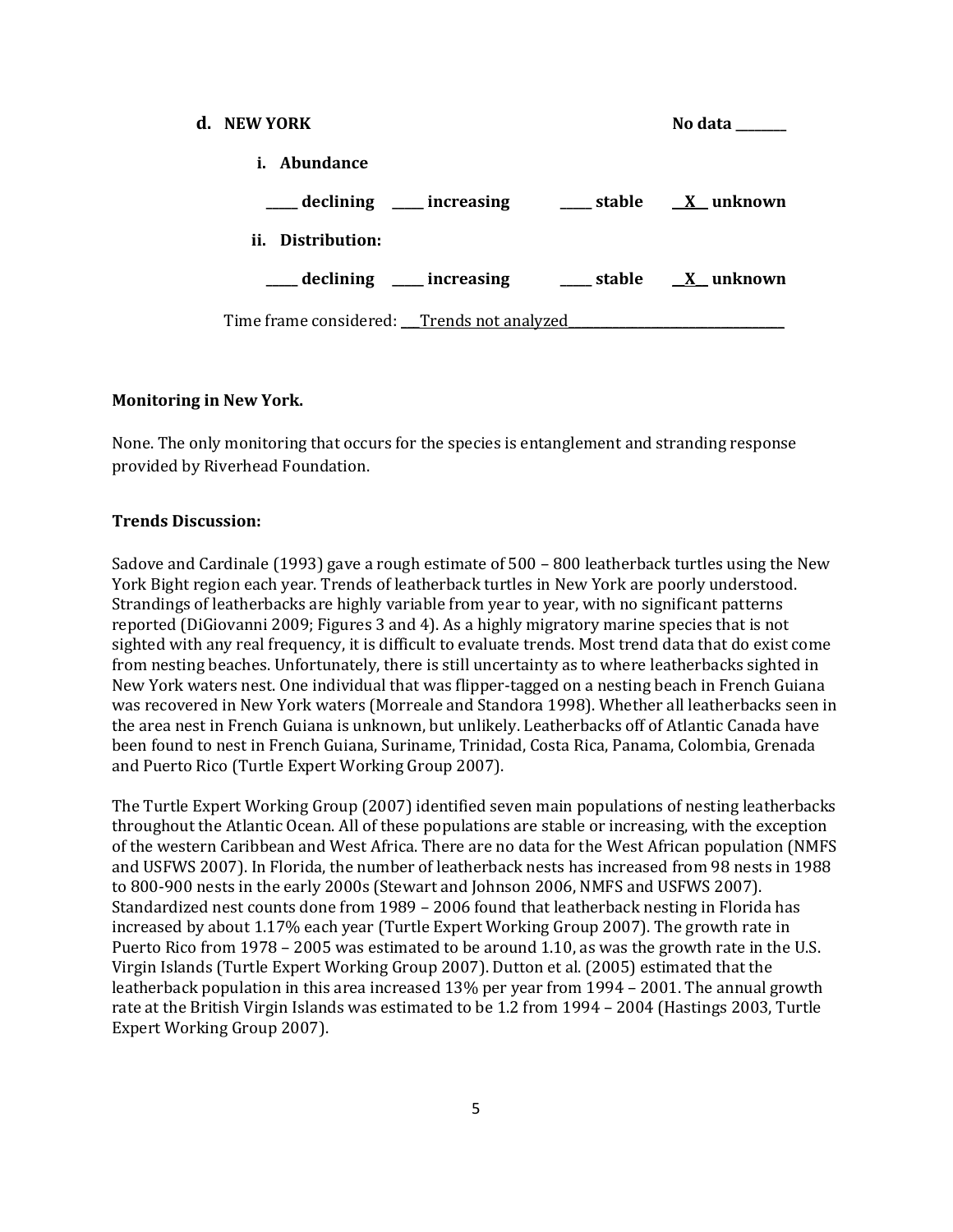Troeng et al. (2007) estimated that the nesting population of leatherbacks using Costa Rica's Atlantic Coast declined by over 67%. The probability of growth in the nesting population was only 0.03 at the most important nesting beach in the central Caribbean from 1995 - 2005.

About 40% of the entire world population of leatherbacks is believed to nest in French Guiana and Suriname. The population is believed to be stable or slightly increasing. The probability that the nesting population was growing from 1967 – 2005 was about 0.95 (Turtle Expert Working Group 2007). Leatherback nesting populations were also believed to be increasing in Guyana, Trinidad, and Brazil (Turtle Expert Working Group 2007).



**Figure 1**. Range of the leatherback turtle in the U.S. Atlantic coast (USFWS 2013).



**Figure 2.** Areas of sightings of leatherback sea turtles in New York by Okeanos Foundation (Sadove and Cardinale 1993).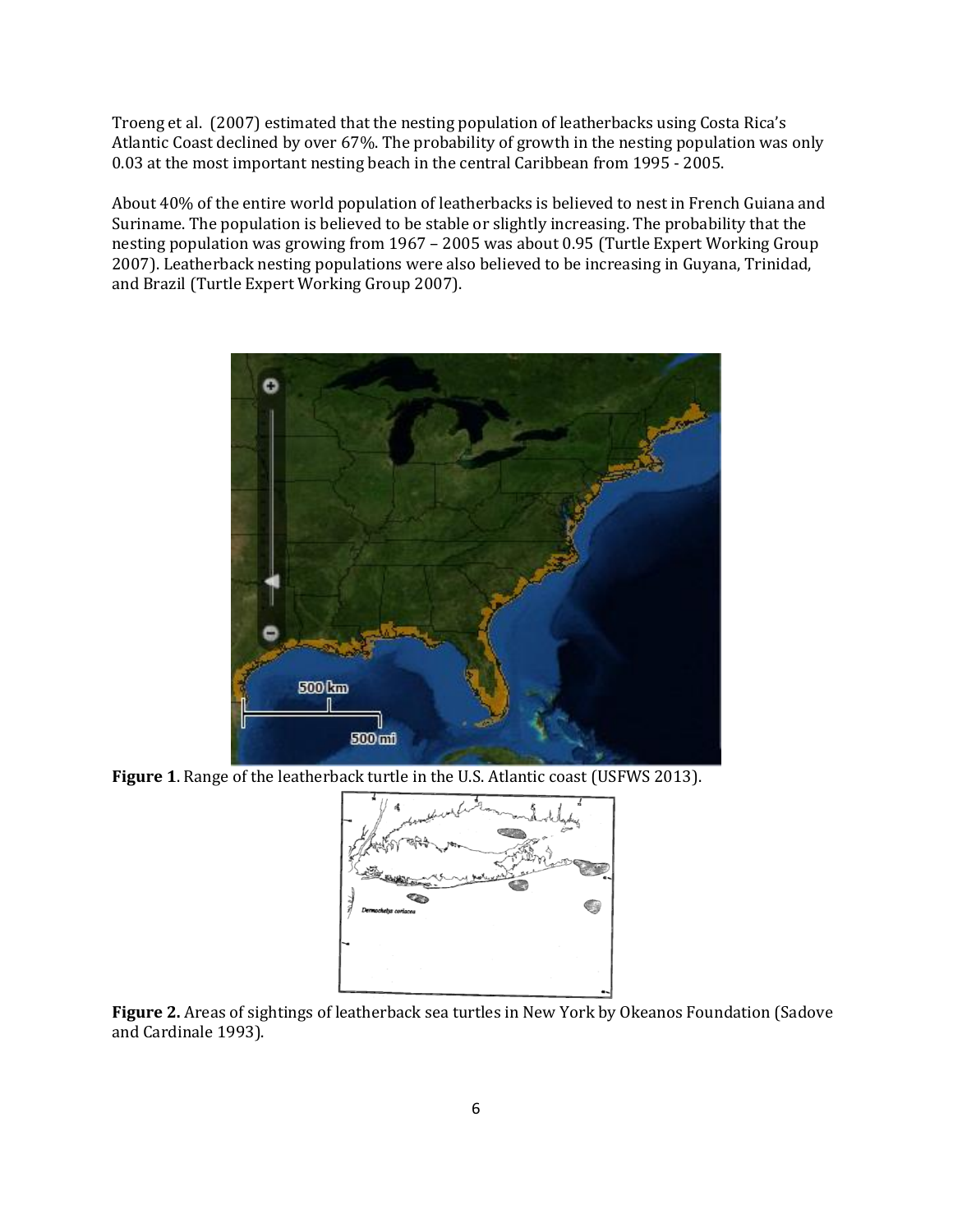





**Figure 4.** Sea turtle strandings responded to by Riverhead Foundation from 1980-2008 (DiGiovanni 2009).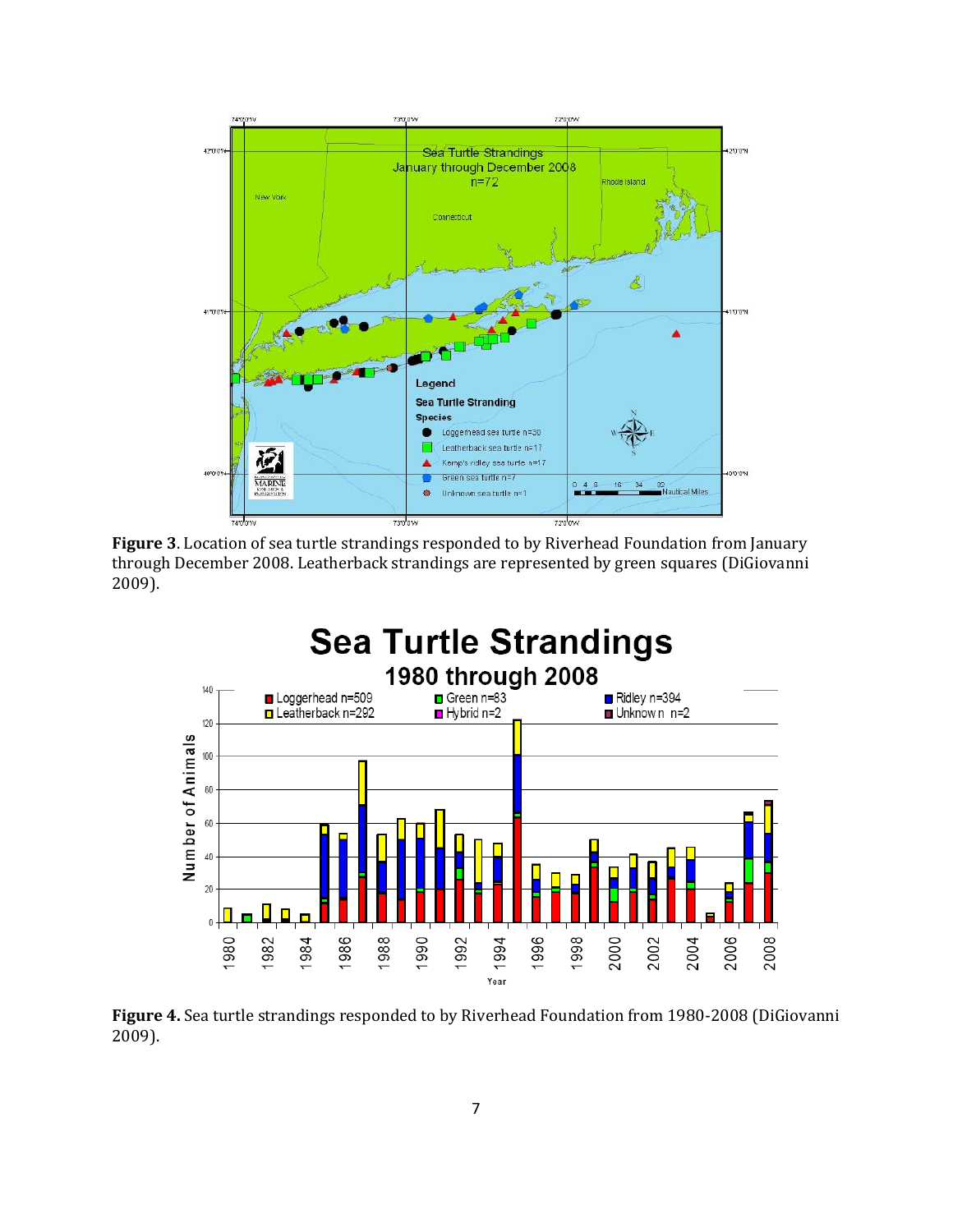

**Figure 5**. Nesting population trends for leatherbacks in the western North Atlantic. Values of λ were scaled against the angle of an arrow with  $\lambda$ =1.20 corresponding to the arrow pointing straight up and λ=0.80 pointing straight down (Turtle Expert Working Group 2007).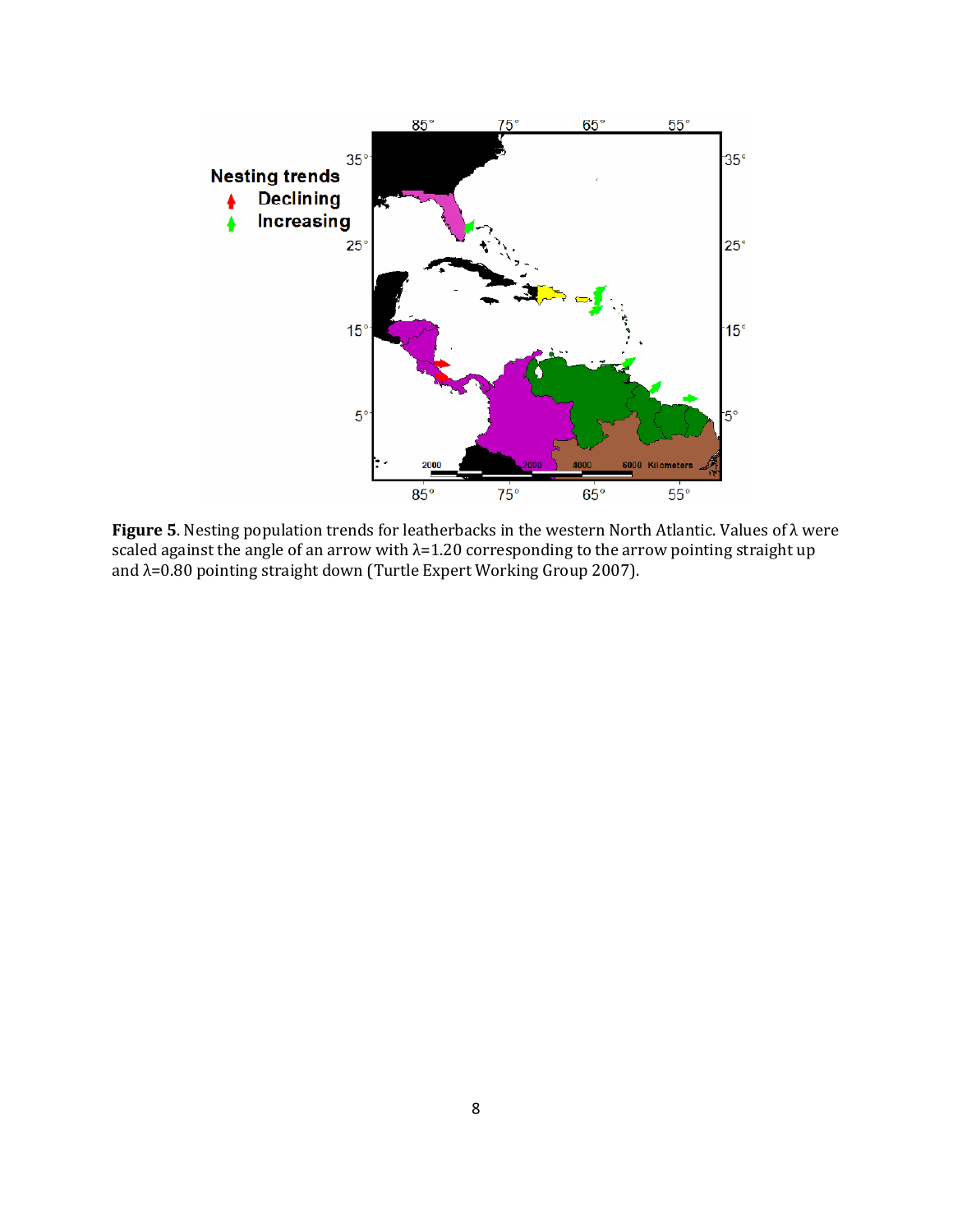**III. New York Rarity, if known:**

| <b>Historic</b> | # of Animals | # of Locations | % of State |
|-----------------|--------------|----------------|------------|
| prior to 1970   |              |                |            |
| prior to 1980   |              |                |            |
| prior to 1990   |              |                |            |

## **Details of historic occurrence:**

Unknown for New York. Sadove and Cardinale (1993) gave a rough estimate of 500-800 leatherbacks using the New York Bight region annually, based on surveys from the 1970s – 1990s.

| <b>Current</b>                                                  | # of Animals | # of Locations                          | % of State |
|-----------------------------------------------------------------|--------------|-----------------------------------------|------------|
|                                                                 |              |                                         |            |
| <b>Details of current occurrence:</b>                           |              |                                         |            |
| Unknown for New York.                                           |              |                                         |            |
| <b>New York's Contribution to Species North American Range:</b> |              |                                         |            |
| % of NA Range in New York                                       |              | <b>Classification of New York Range</b> |            |
| $\frac{100}{2}$ (endemic)                                       |              | Core                                    |            |
| 76-99                                                           |              | $X$ Peripheral                          |            |
| 51-75                                                           |              | __ Disjunct                             |            |
| $26 - 50$                                                       |              | Distance to core population:            |            |
| $X = 1 - 25$                                                    |              |                                         |            |

## **IV. Primary Habitat or Community Type:**

- 1. Pelagic
- 2. Estuarine, Brackish Shallow Subtidal
- 3. Estuarine, Brackish Deep Subtidal
- 4. Marine, Deep Subtidal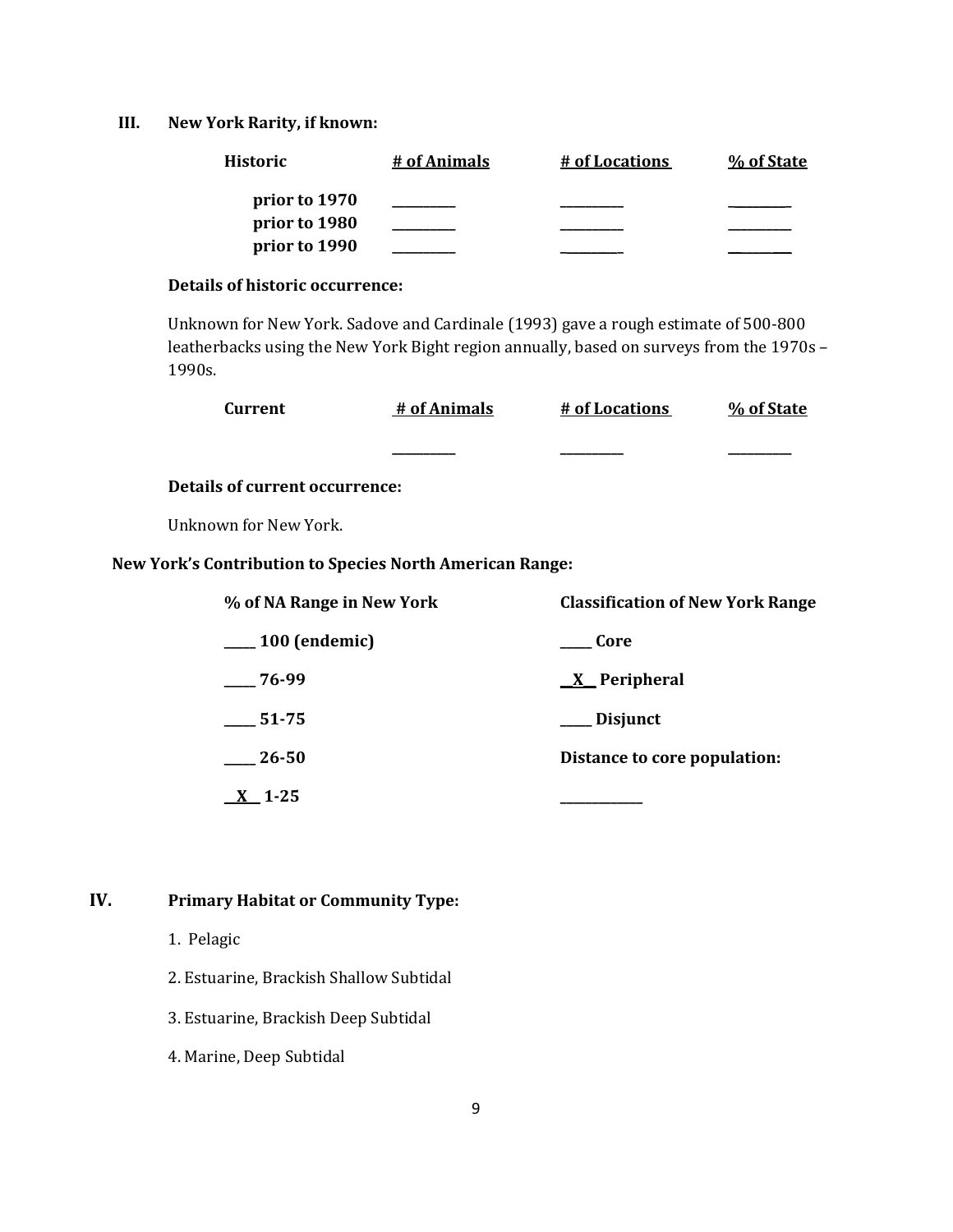5. Marine, Shallow Subtidal

## **Habitat or Community Type Trend in New York:**

| _Declining____Stable ______Increasing |                    | <b>X</b> Unknown |
|---------------------------------------|--------------------|------------------|
|                                       |                    |                  |
| <b>Habitat Specialist?</b>            | <b>Example SER</b> | X No             |
| <b>Indicator Species?</b>             | X Yes              | N <sub>0</sub>   |

## **Habitat Discussion:**

The leatherback turtle has the largest range of any reptile species (ALTRT 2006). Because of the ability to regulate their body temperature, leatherbacks can tolerate colder waters than other species of sea turtles (ALTRT 2006, NMFS and USFWS 1992, NMFS and USFWS 2007). They have been documented as far north as 70°15'N (Gulliksen 1990) and as far south as 27°S (Boulon et al. 1988).

The major nesting assemblages of leatherback turtles are described above (See Trends Discussion). Researchers are uncertain about where newly hatched leatherbacks travel to, but it is believed that juveniles with a curved carapace length of <100cm remain in water that is at least 26°C (NMFS and USFWS 2007). An unknown proportion of adult leatherbacks travel into temperate waters after each nesting season (ALTRT 2006). While in these waters, leatherbacks appear to prefer continental shelf waters (Lazell 1980, Shoop and Kenney 1992, James 2000, Lawson and Gosselin 2003). While offshore, leatherbacks are found along thermal fronts and the edges of oceanic gyre systems (Collard 1990, Lutcavage 1996). All of these areas concentrate prey. Indeed, while foraging along the east coast of the U.S. and Canada, the distribution and movements of leatherbacks are believed to correlate with seasonally abundant prey (Bleakney 1965, Goff and Lien 1988, Shoop and Kenney 1992, James and Herman 2001).

In New York, leatherbacks are observed most frequently off the south shore of Long Island, and also occasionally in Long Island Sound (Sadove and Cardinale 1993).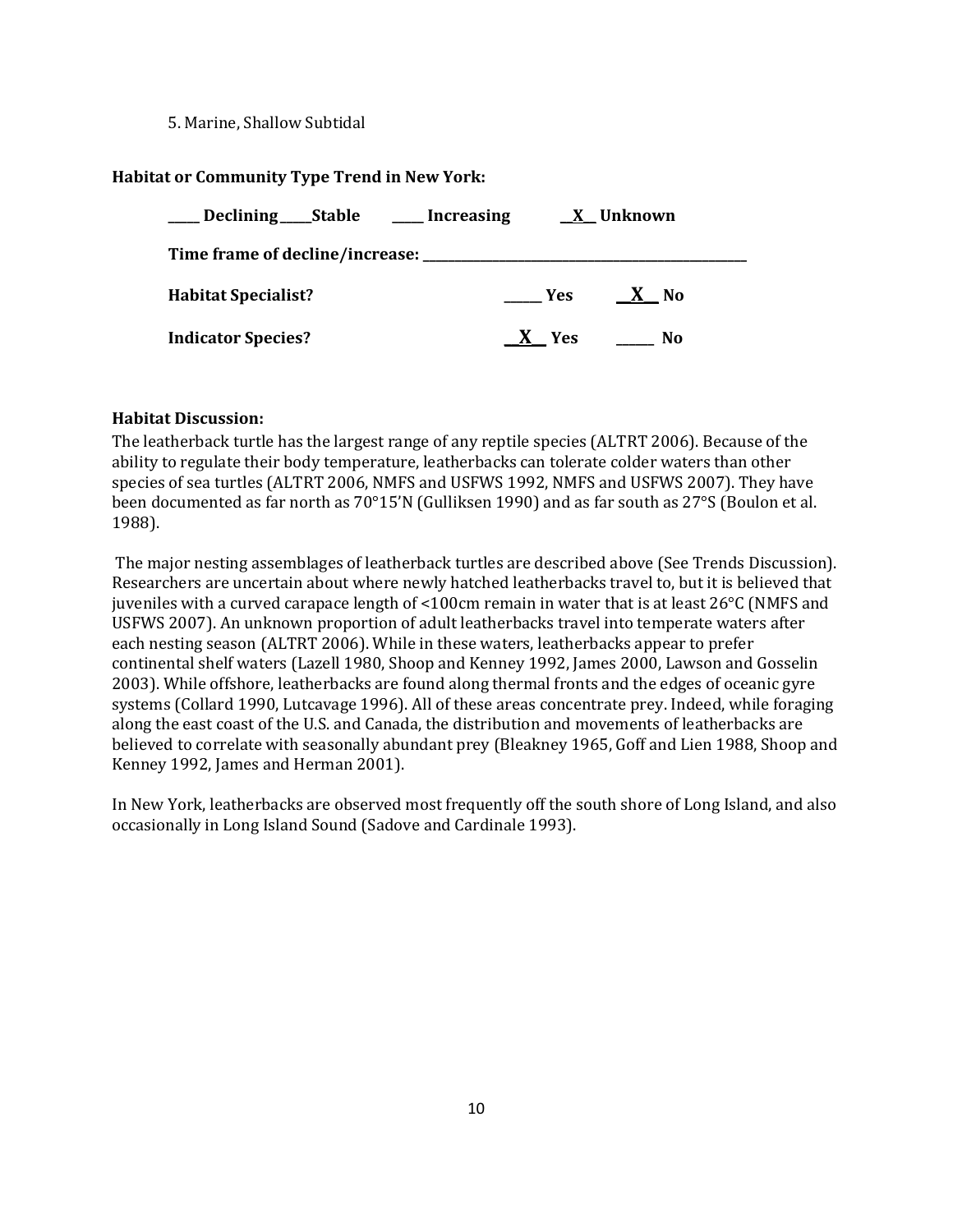**V. New York Species Demographics and Life History**

**\_\_\_\_\_\_ Breeder in New York**

**\_\_\_\_\_ Summer Resident**

**\_\_\_\_\_ Winter Resident**

**\_\_\_\_\_ Anadromous**

**\_\_X\_\_ Non-breeder in New York**

**\_\_X\_\_ Summer Resident**

**\_\_\_\_\_ Winter Resident**

**\_\_\_\_\_ Catadromous**

**\_\_\_\_\_ Migratory only**

**\_\_\_\_\_Unknown**

## **Species Demographics and Life History Discussion:**

The life expectancy of leatherbacks is unknown, but is at least thirty years (NMFS and USFWS 1992). They are believed to reach sexual maturity around 29 years of age (Aven and Goshe 2007). The longest observed reproductive lifespan is 18 years, observed in South Africa (Hughes 1996).

Females nest nocturnally on beaches from March – July (NMFS and USFWS 1992). They exhibit some degree of site fidelity to their natal beach, but do not appear to be as strict as other species of sea turtles (NMFS and USFWS 2007). This may make them more able to colonize new beaches. Male leatherbacks appear to exhibit some degree of site fidelity at breeding grounds (James et al. 2005). Mating is believed to occur near the nesting beach, although it is rarely observed (Godfrey and Barreto 1998, Reina et al. 2005).

Females deposit around 100 eggs in each of 5-7 nests a nesting season (NMFS and USFWS 1992). The interval between each nesting event is about 9-10 days (NMFS and USFWS 1992). The nesting events can occur on beaches hundreds of km apart; leatherbacks from Gabon traveled 2,000 – 4,500 km during the entire nesting season (Witt et al. 2008). Females reproduce every 2-3 years (NMFS and USFWS 1992). The nests incubate for 55-75 days. The sex of the hatchlings is dependent on the incubation temperature (NMFS and USFWS 1992).

Once eggs hatch, hatchlings travel into the pelagic environment. Very little is known about these "lost years." The survival in the first year of life has been estimated to be 0.0625 (Spotila et al. 1996).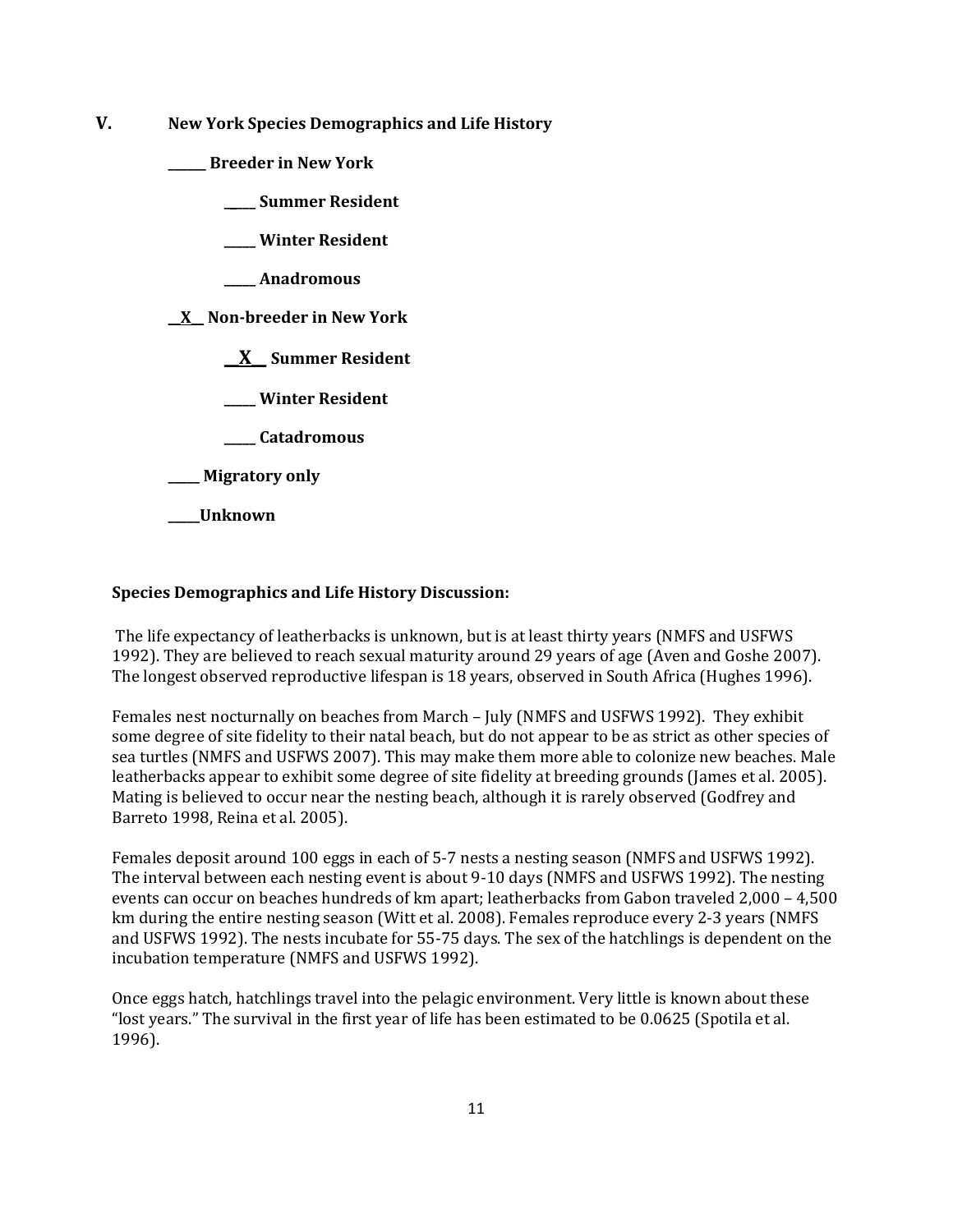Adult leatherbacks are known to travel long distances between nesting and foraging grounds. During the first year after nesting, leatherbacks have been observed traveling continuously and adjusting foraging behavior based on local conditions (Hays et al. 2006). Satellite-tracked leatherbacks nesting in Atlantic Costa Rica and Panama traveled into the Gulf of Mexico, along the east coast of North America to Nova Scotia, and over to the Azores Islands (Troeng et al. 2004, 2007; Evans et al. 2007). Those tagged in Florida tended to remain in North American continental shelf waters until winter, when they moved off the shelf. One traveled to the Mauritanian Coast and another to the north equatorial Atlantic (Eckert et al. 2006). Females, males and subadults who forage in the North Atlantic have been shown to make return migrations to key feeding areas (James et al. 2005).

Feral pigs, dogs, mole crickets, raccoons, armadillos, monitor lizards, mongoose, civets, genets, ghost crabs, jackals, dipteran larvae, and army ants have all been documented to prey on leatherback eggs (NMFS and USFWS 2007). Fish and birds are known to prey on hatchlings (Vose and Shank 2003). Jaguars, killer whales, and sharks occasionally prey on adults (Long 1996, Pitman and Dutton 2004).

The role of disease on natural mortality of leatherbacks is poorly understood. Fibropapillomatosis has been documented in leatherbacks, although it is not as common as in other sea turtle species (Huerta et al. 2002). Fibropapillomatosis causes tumors that can hamper swimming, vision, feeding, and escape from predators (Herbst 1994).

## **VI. Threats:**

One of the major threats to sea turtle populations in New York is fisheries interactions. Leatherback turtles can become trapped in pound nets, longline fisheries, trap fisheries, trawl fisheries, purse seines, and gill nets. Entanglements in fixed gear are known to be a threat in temperate coastal foraging habitats (James et al. 2005a). 92 leatherbacks were documented as entangled in fixed pot gear from New York to Maine from 1990 – 2000 (Dwyer et al. 2002). Turtles trapped in gear can drown or suffer serious injuries as a result of constriction by lines (NMFS and USFWS 1992) and prolonged entanglements may affect their ability to feed, dive, swim and reproduce (Balazs 1985). Trawlers that are not outfitted with Turtle Excluder Devices (TEDs) can entrap and drown sea turtles. Additionally, dredges can destroy habitat and crush or entrap sea turtles (NMFS and USFWS 1992).

Longline and gill net fisheries appear to be major problems for leatherbacks throughout their range (NMFS and USFWS 2007). The decline of the Mexican population of leatherbacks is believed to coincide with the growth of longline and coastal gill net fisheries in the Pacific (Eckert and Sarti 1997). An estimated 50,000 leatherbacks were taken as bycatch by the pelagic longline fishery in 2000 (Lewison et al. 2004). An estimated 3,000 leatherbacks are entangled in coastal gill nets annually off of Trinidad; about 1/3 of these are believed to die as a result (Lee Lum 2006). While bycatch rates vary widely between areas, Lewison et al. (2004) suggested that the overall bycatch levels are not sustainable.

Climate change is believed to have major effects on sea turtles throughout their range. Climate change is expected to extend the foraging range of leatherback turtles north into higher latitude waters (NMFS and USFWS 2007). Additionally, climate change is believed to be associated with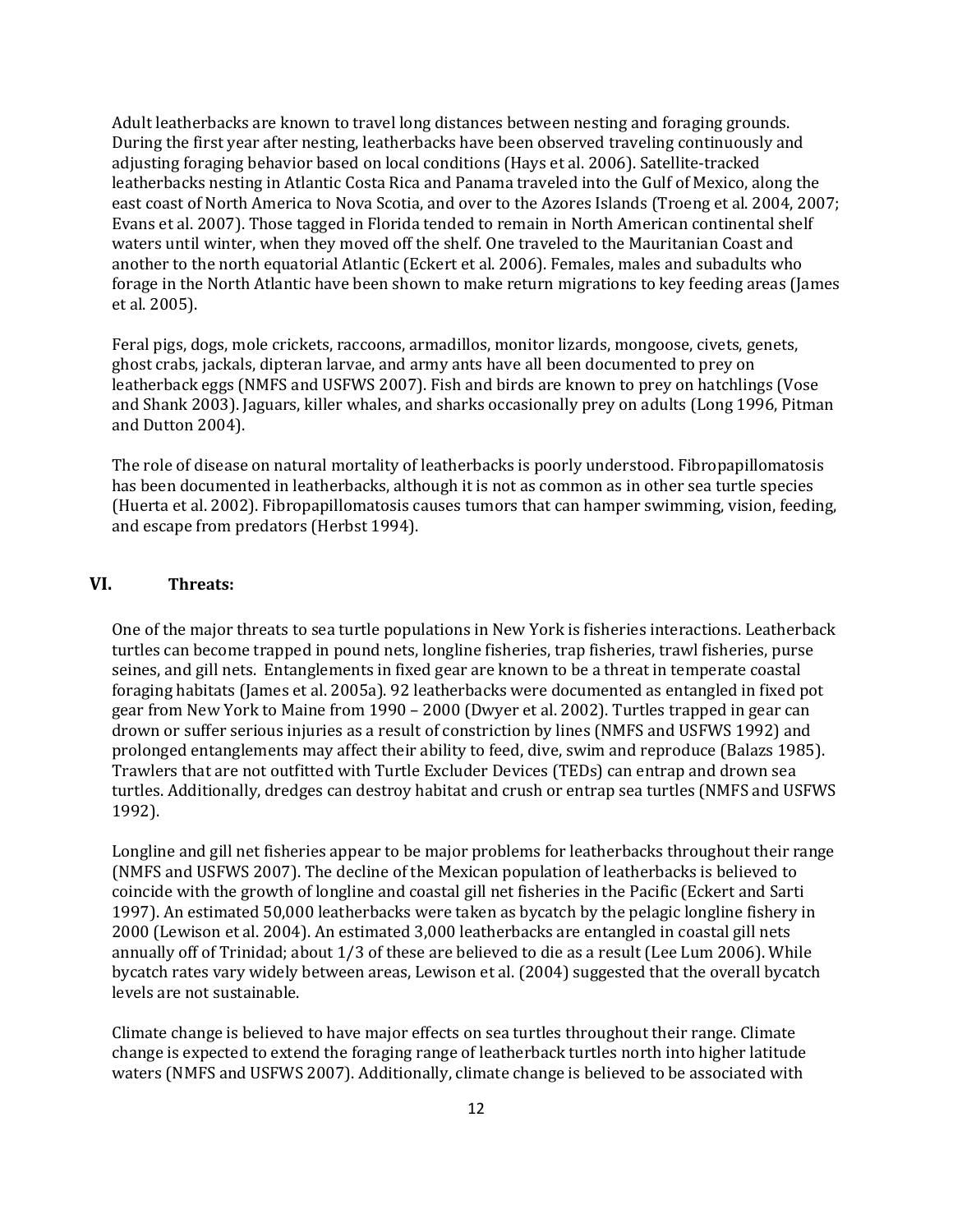rising water temperatures, as well as changes in ice cover, salinity, oxygen levels and circulation (IPCC 2007). These changes are likely to cause shifts in range and abundance of different species of algae, plankton and fish (IPCC 2007). These shifts could alter the suitability of New York habitat (as well as habitat in other parts of sea turtles' ranges) for occupancy by sea turtles. Changing currents as a result of climate change could affect sea turtle migration and survival of oceanic-stage juveniles (NMFS and USFWS 2007).

Climate change could have significant effects on leatherback turtles in other parts of their range as well. More nests could be destroyed as a result of the increasing abundance and severity of storms along the nesting range. Severe storms and rising sea levels could cause major problems on lowlying nesting beaches. Additionally, there is concern that rising temperatures could skew hatchling sex ratios towards a strong female bias (Mrosovsky et al. 1984; Hawkes et al. 2007). Rising sand temperatures have been documented at at least one nesting site (Hays et al. 2003). Leatherbacks do have a tendency to have individual nest placement preferences, and often deposit some clutches in the cooler tide zone of beaches, so this may not be a severe issue (Kamel and Mrosovsky 2004).

Coastal development can lead to destruction or degradation of sea turtle habitat, particularly on their nesting grounds. The construction of buildings, pilings, seawalls, rock revetments, groins, jetties, and sand bags degrades sea turtle nesting habitat (NMFS and USFWS 2007). Additionally, bright lighting near beaches can disorient hatchlings, and cause them to move towards the light rather than the ocean (McFarlane 1963, Philibosian 1976, Mann 1977, Ehrhart 1983). This misorientation can lead to increased risk from predators, entrapment in vegetation, dessication, and being hit by vehicles (NMFS and USFWS 1991). Some countries do have regulations on lighting by the beach, but the majority do not (NMFS and USFWS 2007). Unfortunately, the effects of development on turtles in the marine environment are difficult to monitor (NMFS and USFWS 2007).

Organochlorine contaminants, cadmium, copper, zinc, and toxic metals have all been identified in leatherbacks (Godley et al. 1998b; McKenzie et al. 1999; Caurant et al. 1999; Storelli and Marcotrigiano 2003). The effects that these contaminants may have on leatherbacks are currently unknown. High levels of organochloride pesticides have been found in the sand of a French Guiana nesting beach (Guirlet 2005); there is some speculation that this could explain low hatching success on the beach (Girondot et al. 2007). Offloading of contaminants from nesting females to eggs has been documented in leatherbacks (Stewart et al. 2007). Oil spills are known to directly affect marine turtles (Yender and Mearns 2003), and could also lead to immunosuppression and chronic health issues (Sindermann et al. 1982).

Sea turtles could ingest or become entangled in marine debris, which can reduce food intake and digestive capacity and cause injury or mortality (Bjorndal et al. 1994; Sako and Horikoshi 2002). Leatherback turtles may be more at risk than other species, as debris tends to concentrate in convergence zones where turtles feed (Shoop and Kenney 1992, Lutcavage et al. 1997). The species feeds primarily upon jellyfish, and may mistake plastics and balloons as prey and ingest them, causing blockages, starvation, absorption of toxic byproducts and other health issues (Plotkins and Amos 1989, ALTRT 2006). There have been reports of leatherbacks ingesting plastic bags, balloons, plastic and Styrofoam pieces, tar balls, plastic sheeting, and fishing gear (Hartog and Van Nierop 1984, Sadove and Morreale 1989, Lucas 1992, Starbird 2000). Sea turtles may occasionally be hit by vessels, which can cause mortality and severe injury. In Florida, over 17% of all stranded leatherbacks have evidence of vessel collisions, although it is possible that these collisions occur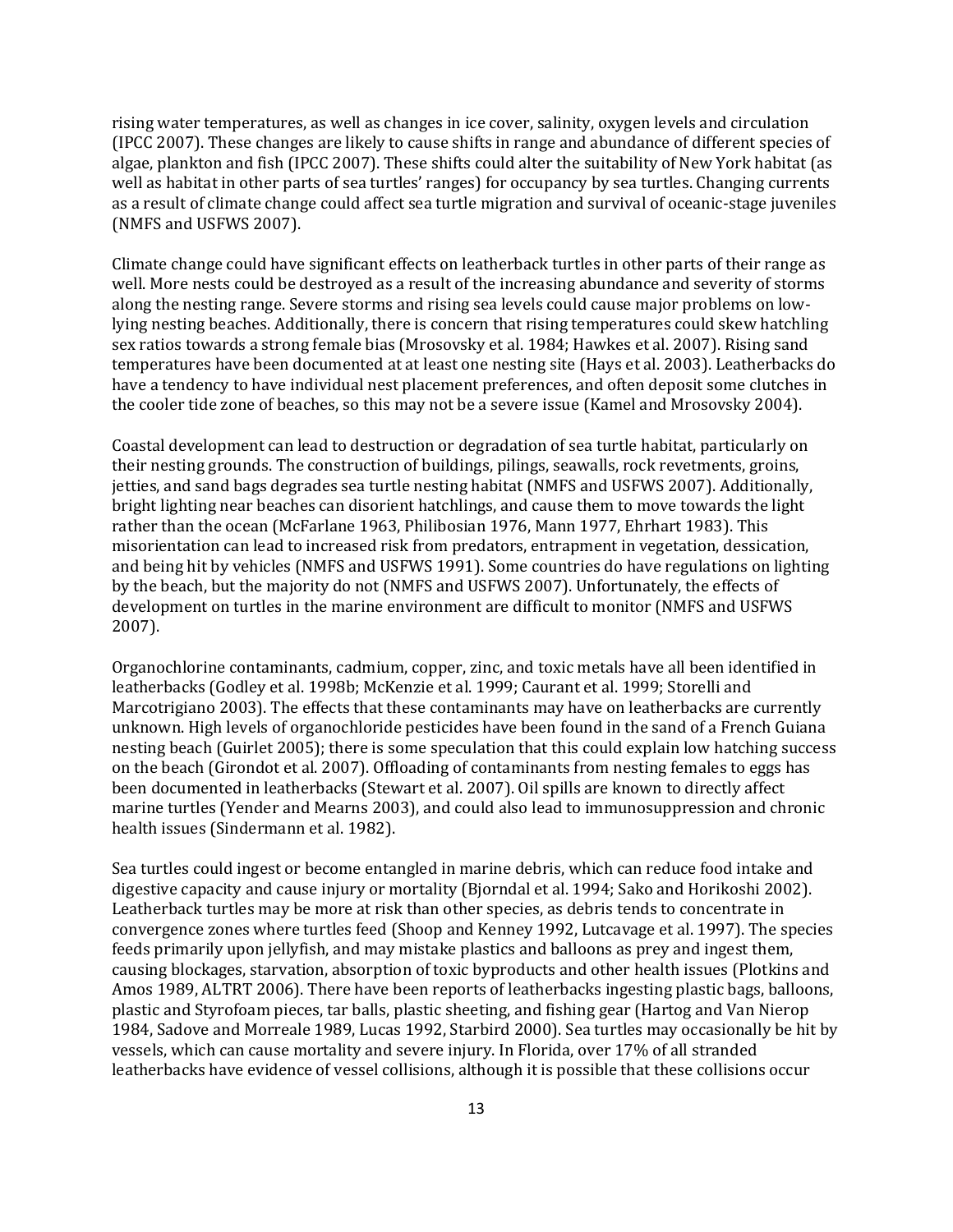post-mortem (NMFS and USFWS 1992). Vessel collisions are believed to happen more often than reported throughout the range of this species (NMFS and USFWS 2007).

While not included as a threat by the Recovery Plan or 5-Year Review, the Canadian Recovery Plan (ALTRT 2006) lists anthropogenic noise as a potential threat. Studies have shown that sea turtles exposed to certain levels of low frequency sound may spend more time at the surface and/or move out of the area (Lenhardt et al. 1983, O'Hara and Wilcox 1990). This could lead to the displacement of turtles from preferred foraging areas (O'Hara and Wilcox 1990; Moein et al. 1994). Additionally, sea turtles have been found to change swimming patterns and orientation in response to air guns, which are frequently used in oil and gas exploration (O'Hara 1990). Unfortunately, researchers do not have a good idea about the hearing capabilities of leatherback turtles, so many of the effects of anthropogenic noise on sea turtles are largely unknown.

The harvesting of adult leatherbacks and eggs is a problem throughout their range. While this is not a problem in the U.S., the wide-ranging nature of leatherbacks means that those that forage along the east coast of the U.S. may be threatened by exploitation in their nesting grounds. Poaching of adults for meat and/or oil and/or the collection of eggs for sale in local and foreign markets occurs in the British Virgin Islands, Dominican Republic, Jamaica, Puerto Rico, U.S. Virgin Islands and the Bahamas (Fleming 2001).

#### **Are there regulatory mechanisms that protect the species or its habitat in New York?**

**\_\_\_\_\_\_\_ No \_\_\_\_\_ Unknown** \_\_**X**\_\_ **Yes** 

The leatherback turtle is listed as an endangered species in New York and is protected by Environmental Conservation Law (ECL) section 11-0535 and the New York Code of Rules and Regulations (6 NYCRR Part 182). A permit is required for any proposed project that may result in a take of a species listed as Threatened or Endangered, including, but not limited to, actions that may kill or harm individual animals or result in the adverse modification, degradation or destruction of habitat occupied by the listed species. It is also protected as a federally-listed endangered species.

In addition, Article 17 of the ECL works to limit water pollution, and Article 14 presents the New York Ocean and Great Lakes Ecosystem Conservation Act. This act is responsible for the conservation and restoration of coastal ecosystems "so that they are healthy, productive and resilient and able to deliver the resources people want and need." Both of these help to protect the habitat of the leatherback turtle. Whether they are adequate to protect the habitat is currently unknown.

## **Describe knowledge of management/conservation actions that are needed for recovery/conservation, or to eliminate, minimize, or compensate for the identified threats:**

Riverhead Foundation should continue to carry out stranding and entanglement response for sea turtles. The Foundation rescues and rehabilitates injured and ill individuals. Before being released, rehabilitated sea turtles are sometimes given a satellite tag, which helps expand our knowledge on movements and habitat use. Placing PIT tags and/or satellite tags on as many individual turtles as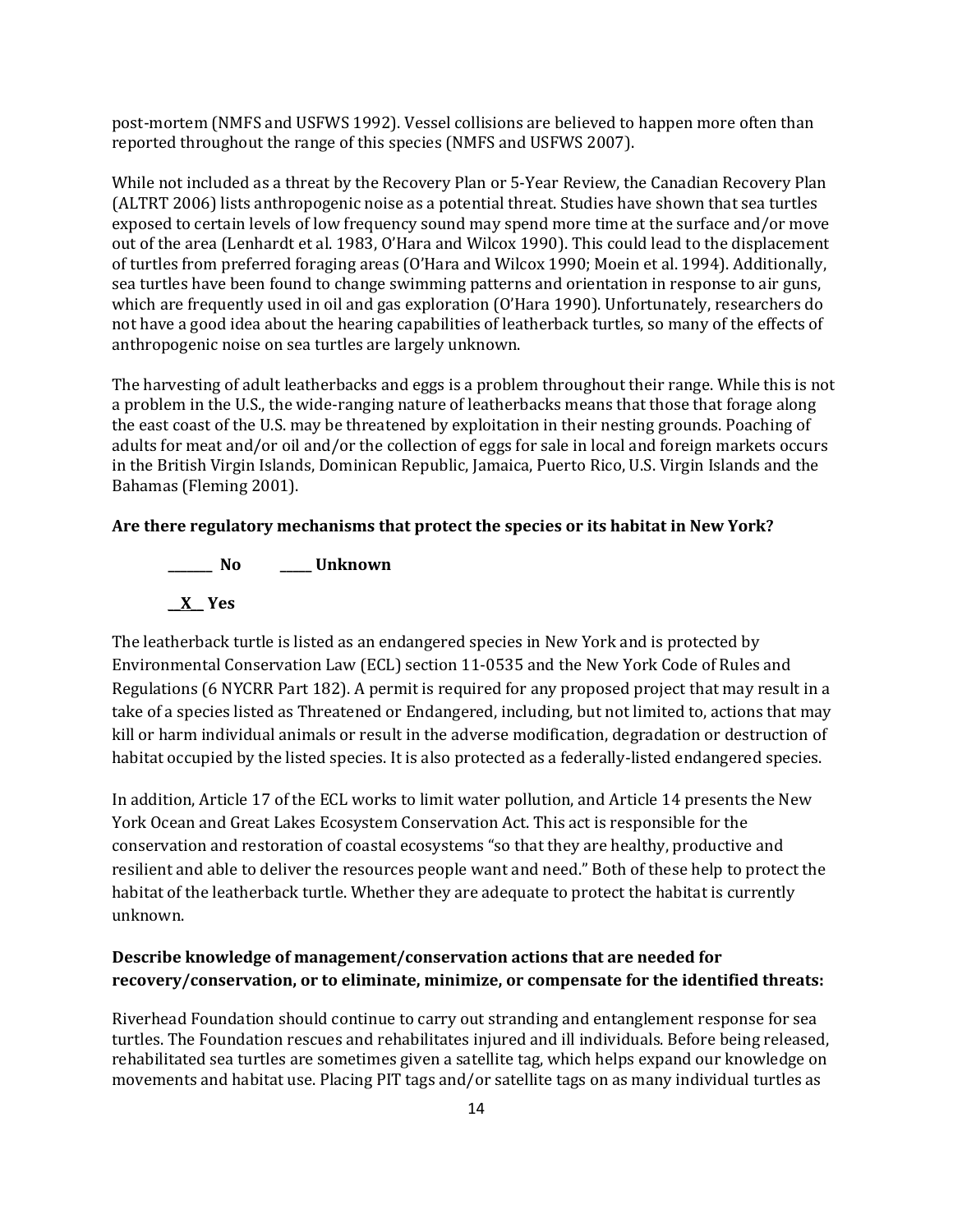possible will help to further our knowledge on leatherback turtle life history, and this practice should be encouraged. It is critical to determine where New York leatherback turtles travel and nest to help reduce the threats to the population during other stages of its life.

Long-term surveys to monitor the population of leatherback turtles in New York should be implemented. Sea turtle use of state waters was fairly well established by studies throughout the 1980s and 1990s, but not much work has been done in recent years. Monitoring would allow researchers to garner a better idea of population trends and habitat use of this species in the State, and see if shifts in use have occurred. Additionally, further research into the effects of the various threats listed above on the leatherback turtle population in the State should be encouraged. Bycatch rates should be closely monitored, and research into reducing these rates would be beneficial.

Education on this species and the importance of reporting ship strikes and entanglements is encouraged. Conservation actions following IUCN taxonomy are categorized in the table below.

| <b>Conservation Actions</b>       |                                    |  |
|-----------------------------------|------------------------------------|--|
| <b>Action Category</b>            | <b>Action</b>                      |  |
| <b>Education &amp; Awareness</b>  | Awareness & Communications         |  |
| <b>External Capacity Building</b> | Alliance & Partnership Development |  |

The Comprehensive Wildlife Conservation Strategy (NYSDEC 2005) includes recommendations for the following actions for sea turtles.

#### **Curriculum development**:

\_\_\_\_ To provide public outreach programs about local species and their environment within the Long Island Sound and the New York Bight. Partnering with agencies such as the New York State Marine Mammal and Sea Turtle Rescue Program, NYSDEC, NOAA, U.S. Coast Guard and local law enforcement, will allow the Riverhead Foundation to adhere to the actions listed in the sea turtle recovery plans more efficiently and effectively.

#### **Fact sheet**:

To provide literature for local communities, as well as law enforcement agencies, regarding sea turtles and their environment within the Long Island Sound and the New York Bight. The information distributed by the Riverhead Foundation to these people will provide a more effective response to strandings and sightings of animals.

## **Population monitoring**:

- Mark recapture studies will provide data on the diet composition of these animals between bodies of water. These results can be compared to historical studies to identify any shifts in prey species.
- Determine sex composition of NY sea turtle populations. As the New York region is a critical developmental habitat for sea turtles it is important to understand if there is a sexual bias for this area. Historical studies were unable to obtain the sex of many live animals.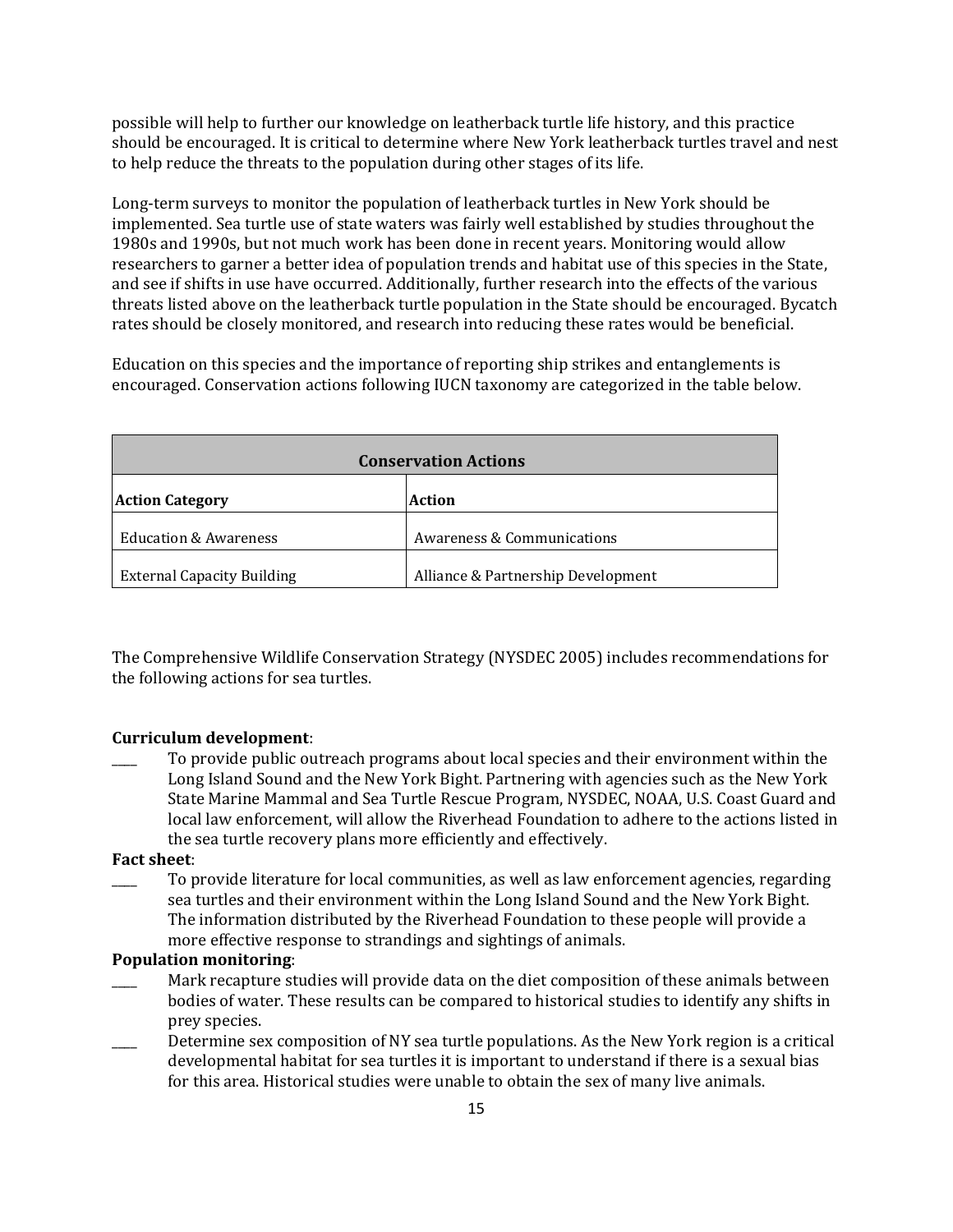- Radio and satellite tags can be combined with aerial and shipboard survey work to study abundance, distribution, and movements associated with seasonal changes.
- Genetic studies should be conducted to identify stock structure and possibly understand broad scale movements.
- Mark recapture studies will provide data on size class, and population structure. With these data comparisons can be made within years, between years and between bodies of water (e.g. Long Island Sound, Peconic Bay, Great South Bay, offshore waters) and also compared to stranded animals to understand how and if stranded animals can be used as a representative of the current population or a proxy for ecosystem health.

#### **VII. References**

Atlantic Leatherback Turtle Recovery Team (ALTRT). 2006. Recovery strategy for leatherback turtle (*Dermochelys coriacea*) in Atlantic Canada. Species at Risk Act Recovery Strategy Series. Fisheries and Oceans Canada, Ottawa, 45 pp.

Avens, L. and L. R. Goshe. 2007. Skeletochronological analysis of age and growth for leatherback sea turtles in the western North Atlantic. Pp. 223 *In* Frick, M. A. Panagopoulou, A. F. Rees, and K. Williams (compilers). Book of Abstracts, Twenty-seventh Annual Symposium on Sea Turtle Biology and Conservation. International Sea Turtle Society, Myrtle Beach, South Carolina, USA.

Balazs, G. H. 1985. Impact of ocean debris on marine turtles: entanglement and ingestion. U.S. Department of Commerce, NOAA Technical Memorandum NMFS-SWFSC-54: 387-429.

Bjorndal, K. A., A. B. Bolten, and C. J. Lagueux. 1994. Ingestion of marine debris by juvenile sea turtles in coastal Florida habitats. Marine Pollution Bulletin 28(3): 154-158.

Bleakney, J. S. 1965. Reports of marine turtles from New England and eastern Canada. Canadian Field Naturalist 79: 120-128.

Boulon, R. H., K. L. Eckert, and S. A. Eckert. 1988. *Dermochelys coriacea* (leatherback sea turtle) migration. Herpetological Review 19(4): 88.

Caurant, F., P. Bustamante, M. Bordes and P. Miramand. 1999. Bioaccumulation of cadmium, copper and zinc in some tissues of three species of marine turtles stranded along the French Atlantic coasts. Marine Pollution Bulletin 38(12): 1085 - 1091.

Collard, S. B. 1990. Leatherback turtles feeding near a watermass boundary in the eastern Gulf of Mexico. Marine Turtle Newsletter 50: 12 - 14.

DiGiovanni, R. A. Jr. 2010. Summary of marine mammal and sea turtle strandings for June 2009 through May 2010. Riverhead Foundation for Marine Research and Preservation. 16 pp.

DiGiovanni, R. A. Jr., K. F. Durham and J. N. Wocial. Riverhead Foundation for Marine Research and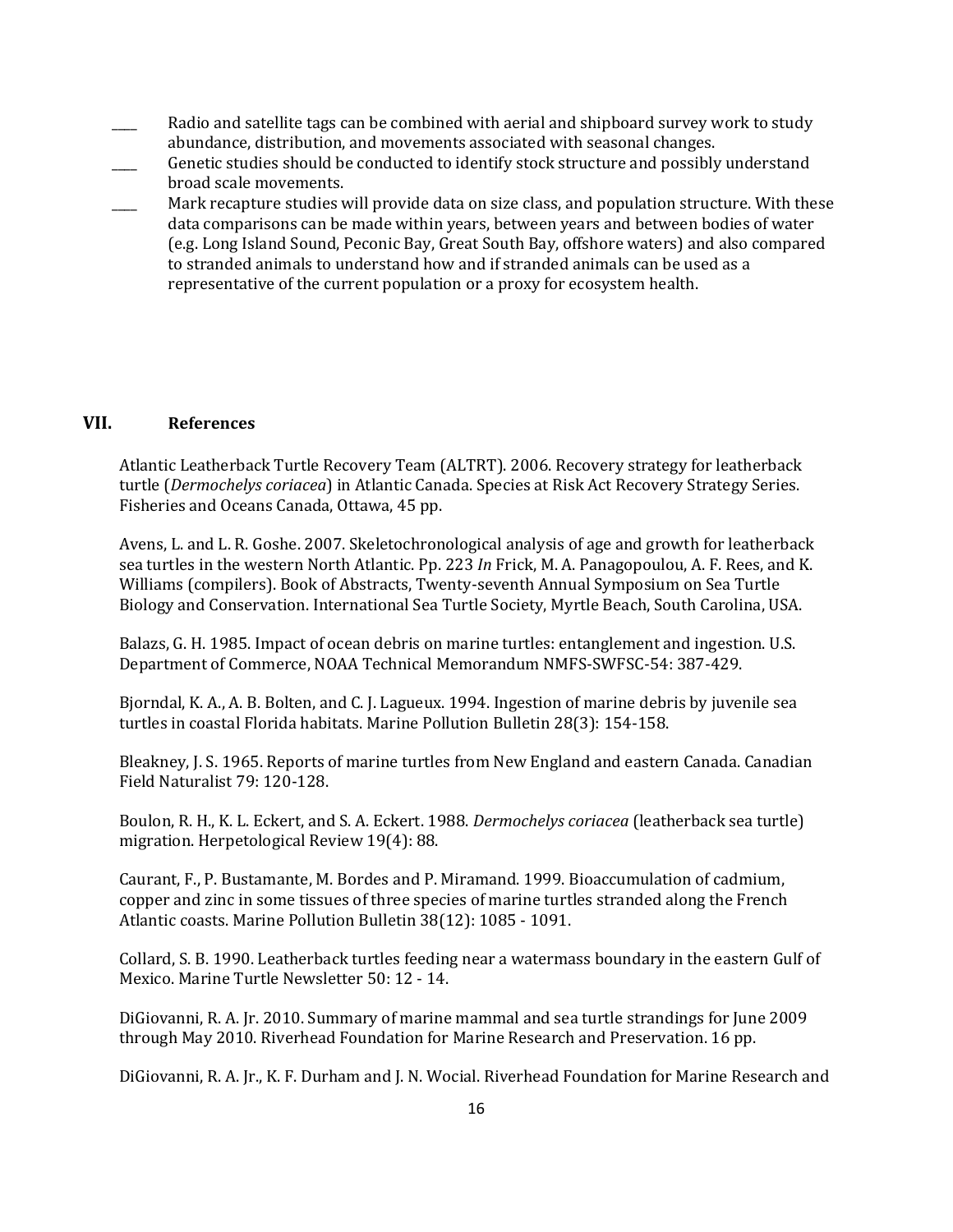Preservation's John H. Prescott Marine Mammal Rescue Assistance Grant Program Summary 2001-2010. Riverhead Foundation for Marine Research and Preservation. 11 pp.

DiGiovanni, R. Jr. 2009. Summary of marine mammal and sea turtle stranding summary for 2008. Riverhead Foundation for Marine Research and Preservation. 17 pp.

Dutton, D. L., P. H. Dutton, M. Chaloupka and R. H. Boulon. 2005. Increase of a Caribbean leatherback turtle *Dermochelys coriacea* nesting population linked to long-term nest protection. Biological Conservation 126: 186-194.

Dutton, P. H., S. K. Davis, T. Guerra and D. Owens. 1996. Molecular phylogeny for marine turtles based on sequences of the ND4-leucine tRNA and control regions of mitochondrial DNA. Molecular Phylogenetics and Evolution 5(3): 511 - 521.

Dwyer, K., Ryder, C. and Prescott, R. 2002. Anthropogenic mortality of leatherback turtles in Massachusetts waters. In Proceedings of the Twenty-Second Annual Symposium on Sea Turtle Conservation and Biology. In Press NMFS 1992.

Eckert, S. A. 2002. Distribution of juvenile leatherback sea turtles Dermochelys coriacea sightings. Marine Ecology Progress Series 230: 289 - 293.

Eckert, S. A. and L.M. Sarti. 1997. Distant fisheries implicated in the loss of the world's largest leatherback nesting population. Marine Turtle Newsletter 78, 2-7.

Eckert, S. A., D. Bagley, S. Kubis, L. Ehrhard, C. Johnson, K. Stewart and D. DeFreese. 2006. Internesting, post-nesting movements and foraging habitats of leatherback sea turtles (*Dermochelys coriacea*) nesting in Florida. Chelonian Conservation and Biology 5(2): 239 - 248.

Evans, D., C. Ordonez, S. Troeng, and C. Drews. 2007. Satellite tracking of leatherback turtles from Caribbean Central America reveals unexpected foraging grounds. Pp. 70-71 In Frick, M., A. Panagopoulou, A. F. Rees and K. Williams (compilers). Book of Abstracts, Twenty-seventh Annual Symposium on Sea Turtle Biology and Conservation. International Sea Turtle Society, Myrtle Beach, South Carolina, USA.

Fleming, E.H. 2001. Swimming against the tide: Recent surveys of exploitation, trade, and management of marine turtles in the northern Caribbean. TRAFFIC North America, Washington D.C., 161 p.

Girondot, M., M. H. Godfrey, L. Ponge and P. Rivalan. 2007. Modeling approaches to quantify leatherback nesting trends in French Guiana and Suriname. Chelonian Conservation and Biology 6(1): 37 - 46.

Godfrey, M. H. and R. Barreto. 1995. *Dermochelys coriacea* (Leatherback sea turtle) copulation. Herpetological Review 29(1): 40 - 41.

Godley, B. J., D. R. Thompson, S. Waldron, and R. W. Furness. 1998. The trophic status of marine turtles as determined by stable isotope analysis. Marine Ecology Progress Series 166: 277-284.

Goff, G. P. and J. Lien. 1988. Atlantic leatherback turtles, *Dermochelys coriacea*, in cold water off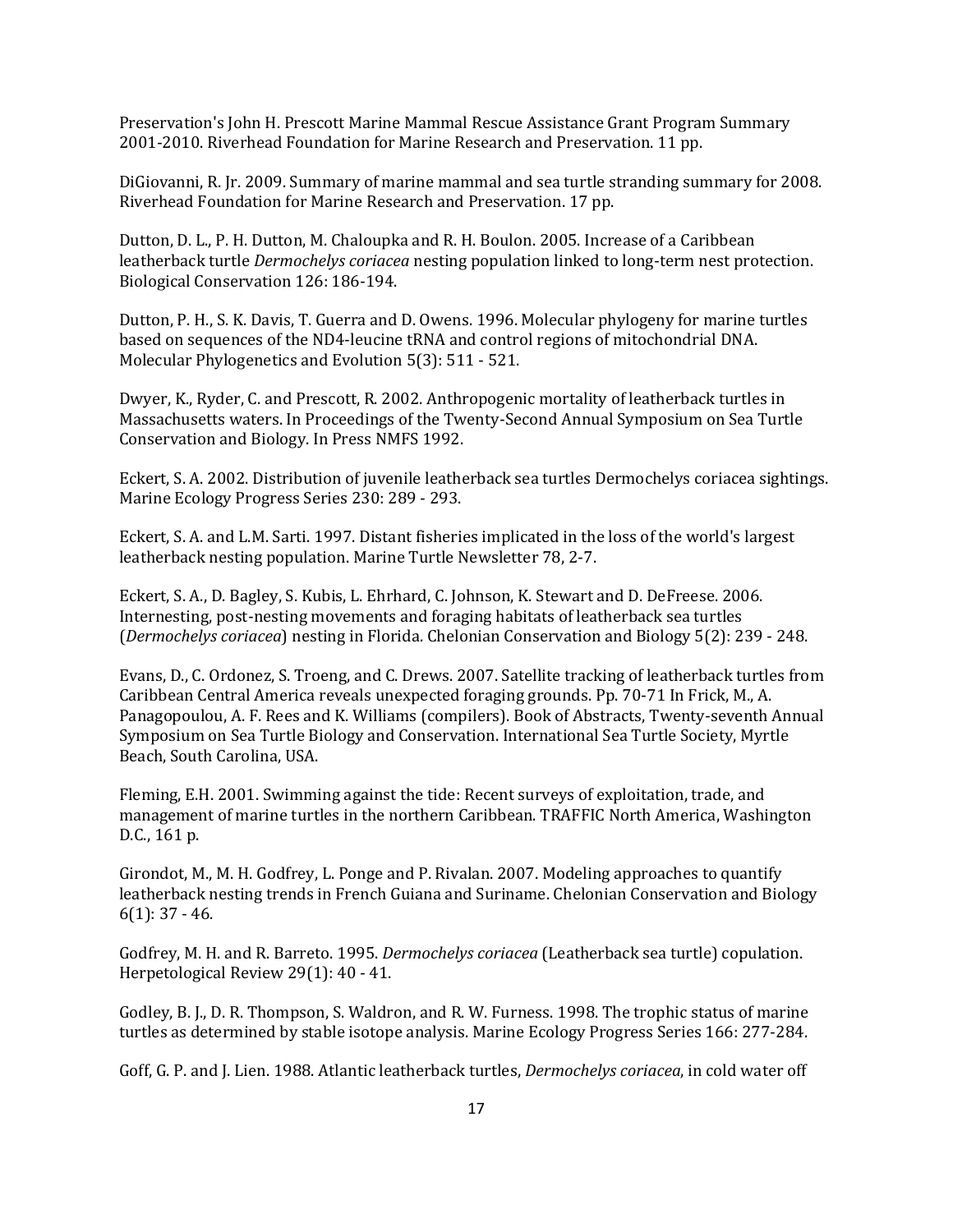Newfoundland and Labrador. Canadian Field Naturalist 102: 1-5.

Hartog, J.C. den and M.M. Van Nierop. 1984. A study on the gut contents of six leathery turtles Dermochelys coriacea (Linnaeus) (Reptilia: Testudines: Dermochelyidae) from British waters and from the Netherlands. Zoologische Verhandelingen (Leiden) No. 209.

Hastings, M. 2003. A conservation success: leatherback turtles in the British Virgin Islands. Marine Turtle Newsletter 99: 5 - 7.

Hawkes, L. A., A. C. Broderick, M. H. Godfrey and B. J. Godley. 2007. Investigating the potential impacts of climate change on a marine turtle population. Global Change Biology 13: 923 - 932.

Hays, G. C., A. C. Broderick, F. Glen and B. J. Godley. 2003. Climate change and sea turtles: a 150 year reconstruction of incubation temperatures at a major marine turtle rookery. Global Change Biology 9: 642-646.

Hays, G. C., V. J. Hobson, J. D. Metcalfe, D. Righton and D. W. Sims. 2006. Flexible foraging movements of leatherback turtles across the North Atlantic Ocean. Ecology 87(10): 2647-2656.

Herbst. L. H. 1994. Fibropapillomatosis of marine turtles. Annual Review of Fish Diseases 4: 389 - 425.

Huerta, P., H. Pineda, A. Aguirre, T. Spraker, L. Sarti and A. Barragan. 2002. First confirmed case of fibropapilloma in a leatherback turtle (Dermochelys coriacea). Pp. 193 InMosier, A., A. Foley and B. Brost (compilers). Proceedings of the Twentieth Annual Symposium on Sea Turtle Biology and Conservation. NOAA Technical Memorandum NMFS-SEFSC-477.

Hughes, G. R. 1996. Nesting of the leatherback turtle (*Dermochelys coriacea*) in Tongaland, KwaZulu-Natal, South Africa, 1963-1995. Chelonian Conservation Biology 2(2): 153-158.

Intergovernmental Panel on Climate Change (IPPC). 2007. Summary for Policy Makers. *In*  Solomon, S., D. Quin, M. Manning, Z. Chen, M. Marquis, K. B. Averyt, M. Tignor and H. L. Miller (eds.),Climate Change 2007: Impacts, Adaption and Vulnerability. Contribution of Working Group II to the Fourth Assessment Report of the Intergovernmental Panel on Climate Change, Cambridge University Press, Cambridge, United Kingdom and New York, NY, USA.

James, M. C. 2000. Distribution of the leatherback turtle (*Dermochelys coriacea*) in Atlantic Canada: evidence from the observer program, aerial surveys and a volunteer network of fish harvesters. M.S. thesis. Biology Department, Acadia University, Wolfville, Nova Scotia, 71 pp.

James, M. C. and T. B. Herman. 2001. Feeding of *Dermochelys coriacea* on Medusae in the northwest Atlantic. Chelonian Conservation and Biology 4(1): 202-205.

James, M. C., C. A. Ottensmeyer, and R. A. Myers. 2005a. Identification of high-use habitat and threats to leatherback sea turtles in northern waters: new directions for conservation. Ecology Letters 8: 195 - 201.

James, M. C., S. A. Eckert, and R. A. Myers. 2005b. Migratory and reproductive movements of male leatherback turtles (*Dermochelys coriacea*). Marine Biology 147: 845-853.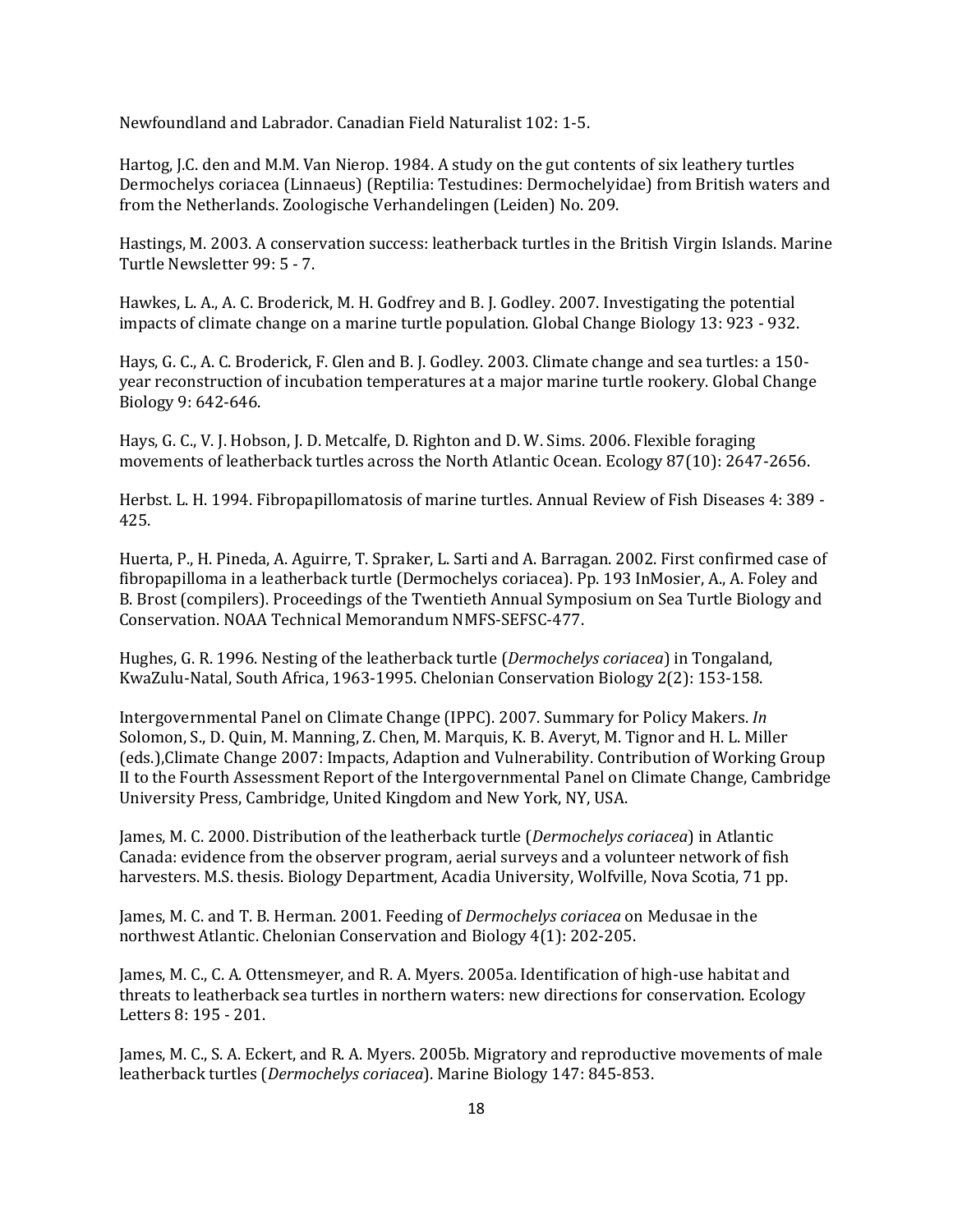Kamel, S. J. and N. Mrosovsky. 2004. Nest site selection in leatherbacks, *Dermochelys coriacea*: individual patterns and their consequences. Animal Behaviour 68: 357 - 366.

Lawson, J. W. and J.-F. Gosselin. 2003. SARCEP 2002 pilot cetacean survey - Atlantic Canada. Department of Fisheries and Oceans, SARCEP. 14 pp.

Lazell, J. D., Jr. 1980. New England waters: critical habitat for marine turtles. Copeia 1980: 290 - 295.

Lee Lum, L. 2006. Assessment of incidental sea turtle catch in the artisanal gillnet fishery in Trinidad and Tobago, West Indies. Applied Herpetology 3: 357 - 368.

Lewison, R. L., S. A. Freeman, and L. B. Crowder. 2004. Quantifying the effects of fisheries on threatened species: the impact of pelagic longlines on loggerhead and leatherback sea turtles. Ecology Letters. 7:221-231.

Long, D. J. 1996. Records of white shark-bitten leatherback sea turtles along the central California coast. Pp. 317-319 *In* Klimley, A. P. and D. G. Ainley (eds.). Great White Sharks: The Biology of *Carcharodon carcharias*. Academic Press, San Diego, California.

Lutcavage, M. 1996. Planning your next meal: leatherback travel routes and ocean fronts. Pp. 174 - 178 In Keinath, J. A., D. E. Barnard, J. A. Musick and Bell (compilers), Proceedings of the Fifteenth Annual Symposium on Sea Turtle Biology and Conservation. NOAA Technical Memorandum NMFS-SEFSC-387.

Lutcavage, M. E., P. Plotkin, B. Witherington and P. L. Lutz. 1997. Human impacts on sea turtle survival. Pp. 387-409 In Lutz, P. L. and J. A. Musick (eds.). The Biology of Sea Turtles. CRC Press, Boca Raton, Florida.

McKenzie, C., B. J. Godley, R. W. Furness, and D. E. Wells. 1999. Concentrations and patterns of organochlorine contaminants in marine turtles from Mediterranean and Atlantic waters. Marine Environmental Research 47: 117-135.

Moein, S. E., Musick, J. A., Keinath, J. A., Barnard, D. E., Lenhardt, M. and George, R. 1994. Evaluation of seismic sources for repelling sea turtles from hopper dredges: final report submitted to the U.S. Army Corps of Engineers waterways experiment station., pp. 33. Gloucester Point, VA.: Virginia Institute of Marine Science, College of William and Mary.

Morreale, S. J. and E. A. Standora. 1998. Early life stage ecology of sea turtles in northeastern U.S. waters. U.S. Dep. Commer. NOAA Tech. Mem. NMFS-SEFSC-413. 49pp.

Mrosovsky, N., P. H. Dutton, and C. P. Whitmore. 1984. Sex ratios of two species of sea turtle nesting in Suriname. Canadian Journal of Zoology 62(11): 2227 - 2239.

National Marine Fisheries Service (NMFS) and U.S. Fish and Wildlife Service (USFWS). 2007. Leatherback sea turtle (*Dermochelys coriacea*) 5-year review: summary and evaluation. National Marine Fisheries Service Office of Protected Resources, Silver Spring, Maryland. 81 pp.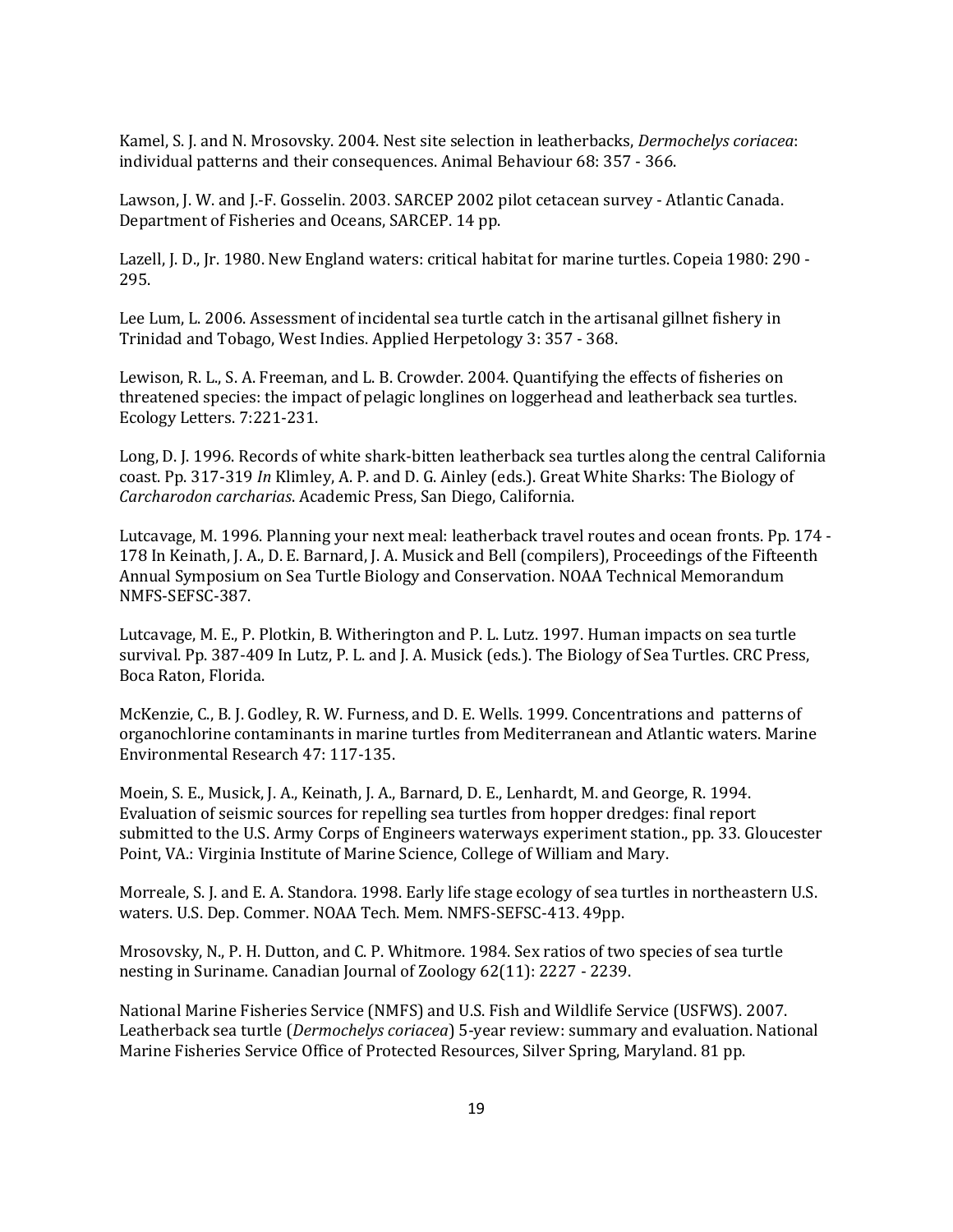National Marine Fisheries Service and U.S. Fish and Wildlife Service (NMFS and USFWS). 1992. Recovery Plan for Leatherback Turtles in the U.S. Caribbean, Atlantic and Gulf of Mexico. National Marine Fisheries Service, Washington, D.C.

O'Hara, J. and J.R. Wilcox. 1990. Avoidance responses of loggerhead turtles, *Caretta caretta*, to low frequency sound. Copeia 1990(2): 564-567.

Pitman, R. L. and P. H. Dutton. 2004. Killer whale predation on a leatherback turtle in the northeast Pacific. Pacific Science 58(3): 497-498.

Pritchard, P. C. H. 1979. Encyclopedia of Turtles. T. F. H. Publications, Inc. Neptune, New Jersey, 895 pp.

Reina, R. D., K. J. Abernathy, G. J. Marshall, and J. R. Spotila. 2005. Respiratory frequency, dive behaviour and social interactions of leatherback turtles, *Dermochelys coriacea* during the internesting interval. Journal of Experimental Marine Biology and Ecology 316: 1 - 16.

Sadove, S. S. and P. Cardinale. 1993. Species composition and distribution of marine mammals and sea turtles in the New York Bight. Final Report to U.S. Dept. of the Interior, Fish and Wildlife Service Southern New England-New York Bight Coastal Fisheries Project. Charlestown, RI.

Sadove, S. S. and S. J. Morreale. 1989. Marine mammal and sea turtle encounters with marine debris in the New York Bight and the northeast Atlantic. Draft. Okeanos Ocean Research Foundation. 12 p.

Sako, T. and K. Horikoshi. 2002. Marine debris ingested by green turtles in the Ogasawara Islands, Japan. Pp. 305 *In* Seminoff, J. A. (compiler). Proceedings of the Twenty-second Annual Symposium on Sea Turtle Biology and Conservation. NOAA Technical Memorandum NMFS-SEFSC-503.

Shoop, C. R. and R. D. Kenney. 1992. Seasonal distributions and abundances of loggerhead and leatherback sea turtles in waters of the north eastern United States. Herpetological Monographs 6: 43 - 67.

Sindermann, C. J., R. Lloyd, S. L. Vader and W. R. P. Bourne. 1982. Implications of oil pollution in production of disease in marine organisms [and discussion]. Philosophical Transactions of the Royal Society of London B 297: 385-399.

Spotila, J. R., A. E. Dunham, A. J. Leslie, A. C. Steyermark, P. T. Plotkin and F. V. Paladino. 1996. Worldwide population decline of *Dermochelys coriacea*: are leatherback turtles going extinct? Chelonian Conservation and Biology 2(2): 209 - 222.

Starbird, C. 2000. Dermochelys coriacea (leatherback sea turtle) fishing net ingestion. Herpetological Review 31(1): 43.

Stewart, K. and C. Johnson. 2006. *Dermochelys coriacea* -- Leatherback sea turtle. In Meylan, P. A. (ed.), Biology and Conservation of Florida Turtles. Chelonian Research Monographs 3: 144 - 157.

Stewart, K., J. M. Keller, C. Johnson and J. R. Kucklick. 2007. Baseline contaminant concentrations